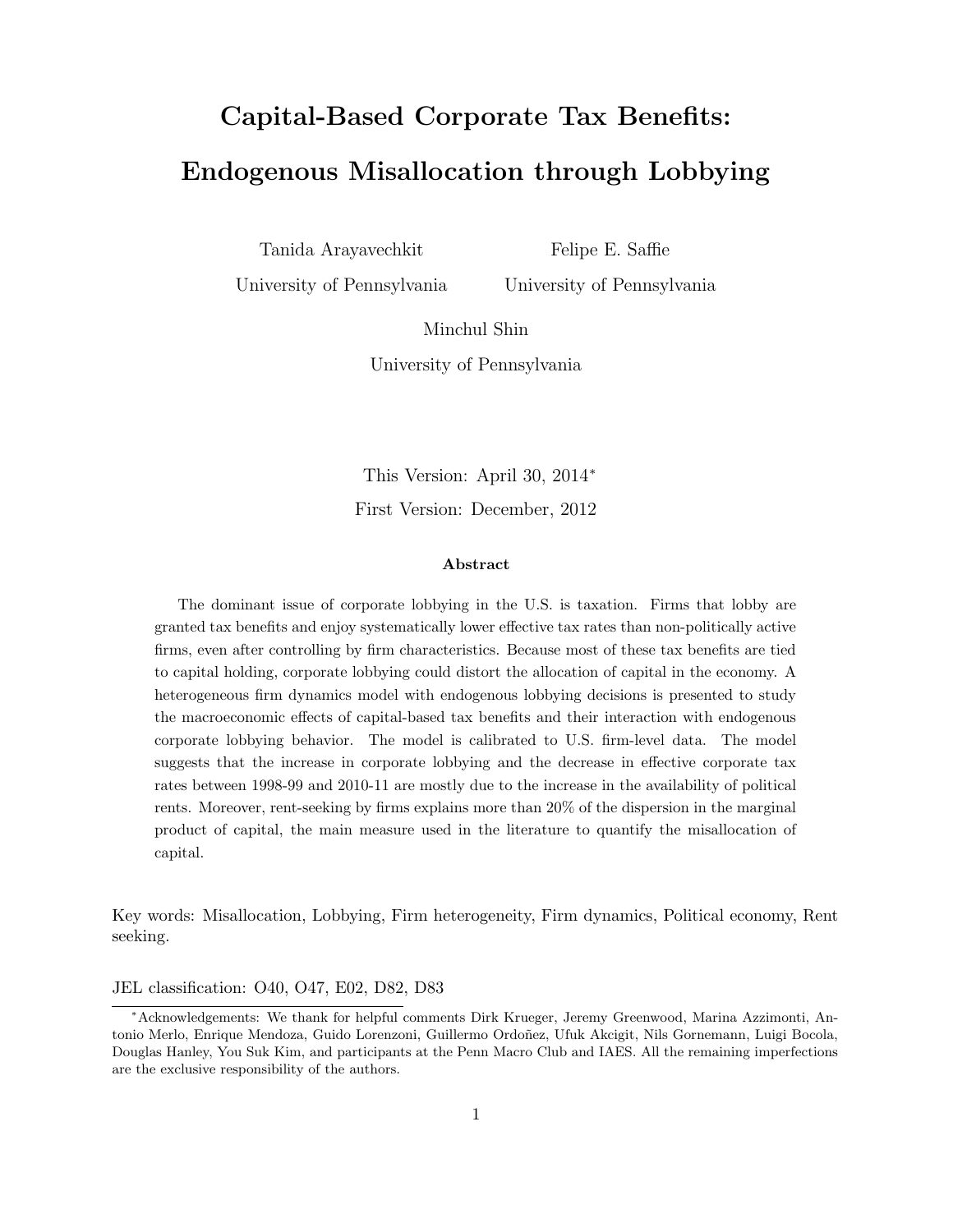# 1 Introduction

The current U.S. tax system taxes corporate income at a statutory rate of 35%, the highest rate among the Organization for Economic Co-operation and Development (OECD) nations.<sup>1,2</sup> The system, however, contains a number of deductions, exemptions, deferrals, and tax credits. The largest part of corporate tax benefits - also referred to as corporate tax expenditures - includes accelerated depreciation, the domestic production activities deduction, the deferral of income earned abroad, and credit for increasing research activities.<sup>3</sup> These benefits affect firms unequally. For instance, the largest tax deduction is associated with depreciation of capital, and one of the most important tax credits is the Research and Experimentation Tax Credit, heavily used by large and capital intensive companies. These tax provisions imply that the effective tax rate paid by U.S. corporations is highly heterogeneous and well below  $35\%$  on average.<sup>4</sup> Figure [\(1\)](#page-2-0) illustrates the distribution of effective tax rates paid by U.S. corporations over the past decade. Effective tax rates vary significantly across firms, with the average fluctuating around 21.8%.

Nevertheless, the nature and extension of these tax benefits is not completely exogenous to the companies. In fact, some of those benefits are applicable to a very restrictive set of firms.<sup>5</sup> This leaves room for corporate pressure by lobbying activity. While tax benefits cannot be negotiated on a case-by-case basis with companies because they must be incorporated into a tax code, many companies successfully lobby for the creation of tax benefits tailored to their profiles. <sup>6</sup> Not surprisingly, lobbying expenditures for taxation purposes are among the top two issues of corporate

<sup>1</sup>According to the law, the tax starts at 15% for income below \$50, 000. It reaches 34% gradually for incomes between \$335, 000 and \$10m, then it gradually increases to 35% for incomes above \$18.33m.

<sup>&</sup>lt;sup>2</sup>See [A](#page-30-0)ppendix A for corporate income tax rates in OECD countries.

<sup>3</sup>Tax expenditures - special exemptions and exclusions, credits, deductions, deferrals, and preferential tax rates claimed by corporations - support federal policy goals to encourage certain types of behaviors and assist certain businesses but result in revenue forgone by the federal government. Source: U.S. Government Accountability Office.

<sup>&</sup>lt;sup>4</sup>The effective tax rate for a corporation is the average rate at which its pre-tax profits are taxed. It is computed by dividing total tax expenses by the firm's earnings before taxes. In fact, the U.S. average effective tax rate is similar to the OECD weighted average, as reported in Gravelle and Marples (2014).

<sup>&</sup>lt;sup>5</sup>For example, according to the Government Accountability Office ( $GAO$ , 2013), "in 2010 almost 12,000 organizations claimed the tax exemption for certain insurance companies owned by tax-exempt organizations (\$200 million in corporate tax revenue losses in 2011) while 5 corporations claimed the credit for energy efficient appliances (\$280 million in corporate tax revenue losses in 2011)."

 $6C$ ase studies and journal articles are full of examples. See, for instance, Kocieniewski (2011) for "GE's strategies let it avoid taxes altogether," and McIntyre et al. (2011) for "Corporate taxpayers and corporate tax dodgers."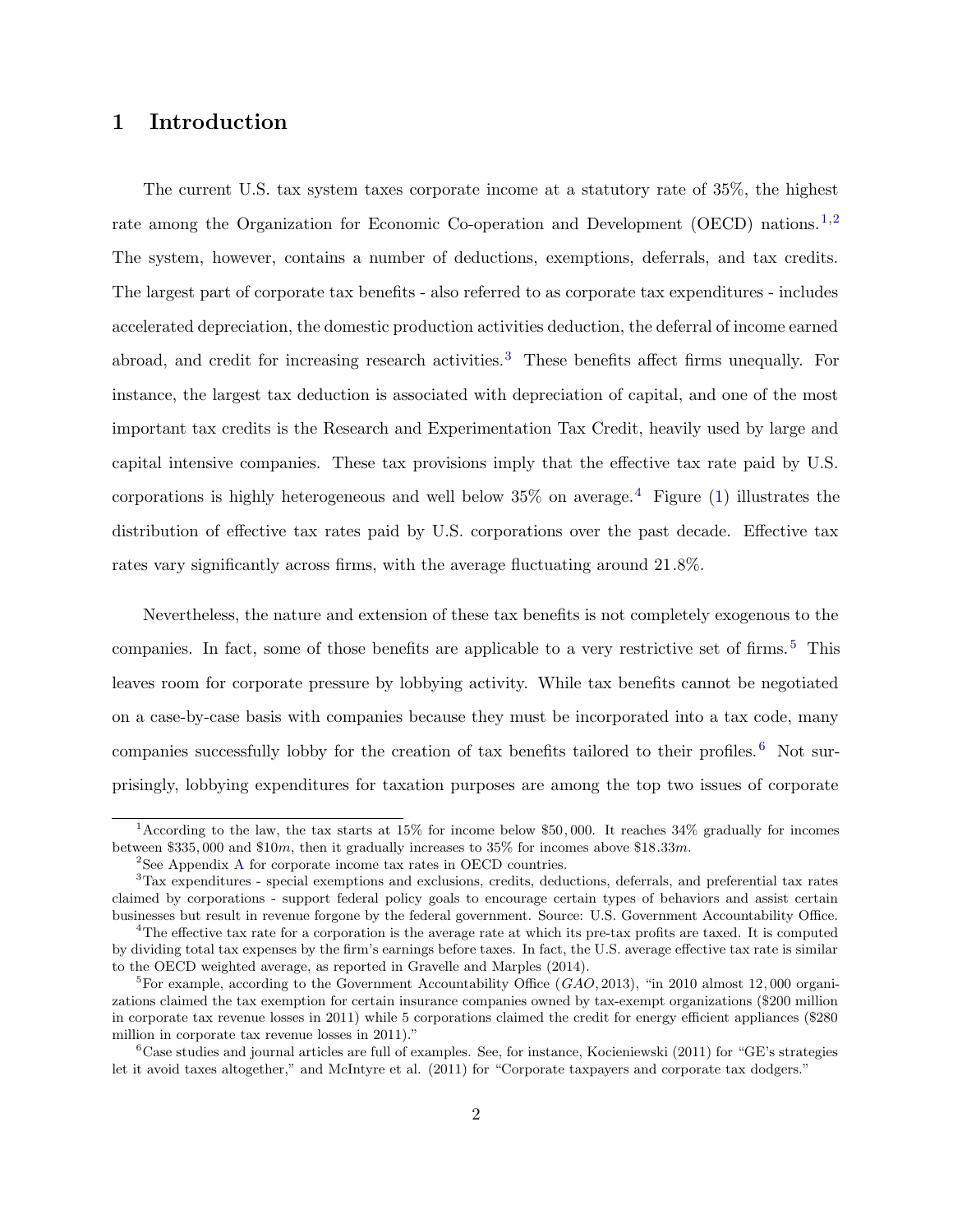<span id="page-2-0"></span>

Source: Authors' calculation. 5%, 10%, 25%, 50%, 75%, 90%, and 95% quantiles of effective tax rate among all firms over time.

Figure 1: Effective Tax Rate Distribution

lobbying every single year in the U.S. The tax benefits of firms that lobby can be seen even in the raw data. As Figure [\(2a](#page-3-0)) shows, lobbying firms face consistently lower effective tax rates than non-lobbying firms<sup>7</sup>, and this gap is particularly important when corporate lobbying expenditure for taxation, Figure ([2b](#page-3-0)), increases sharply.

This paper, thus, aims to study the macroeconomic effects of capital-based tax benefits and their interaction with endogenous corporate lobbying behavior. In particular, as this class of benefits distorts the marginal cost of capital differently across firms, it can potentially generate substantial capital misallocation in the economy. In a nutshell, if two firms face different costs of capital, the marginal productivity of capital between these firms will not be equalized, and, hence, a redistribution of the total existing capital from this distorted situation could potentially increase output in the economy. Moreover, the presence of political rents tied to lobbying can substantially amplify the gaps in the marginal product of capital among firms and, therefore, exacerbate the misallocation in the economy.

<sup>7</sup> For the rest of the paper, the terms "lobbying firm" and "non-lobbying firm" are used to describe a firm's lobbying status. For example, firm A is a lobbying firm in 2000 if it spent money on lobbying in 2000.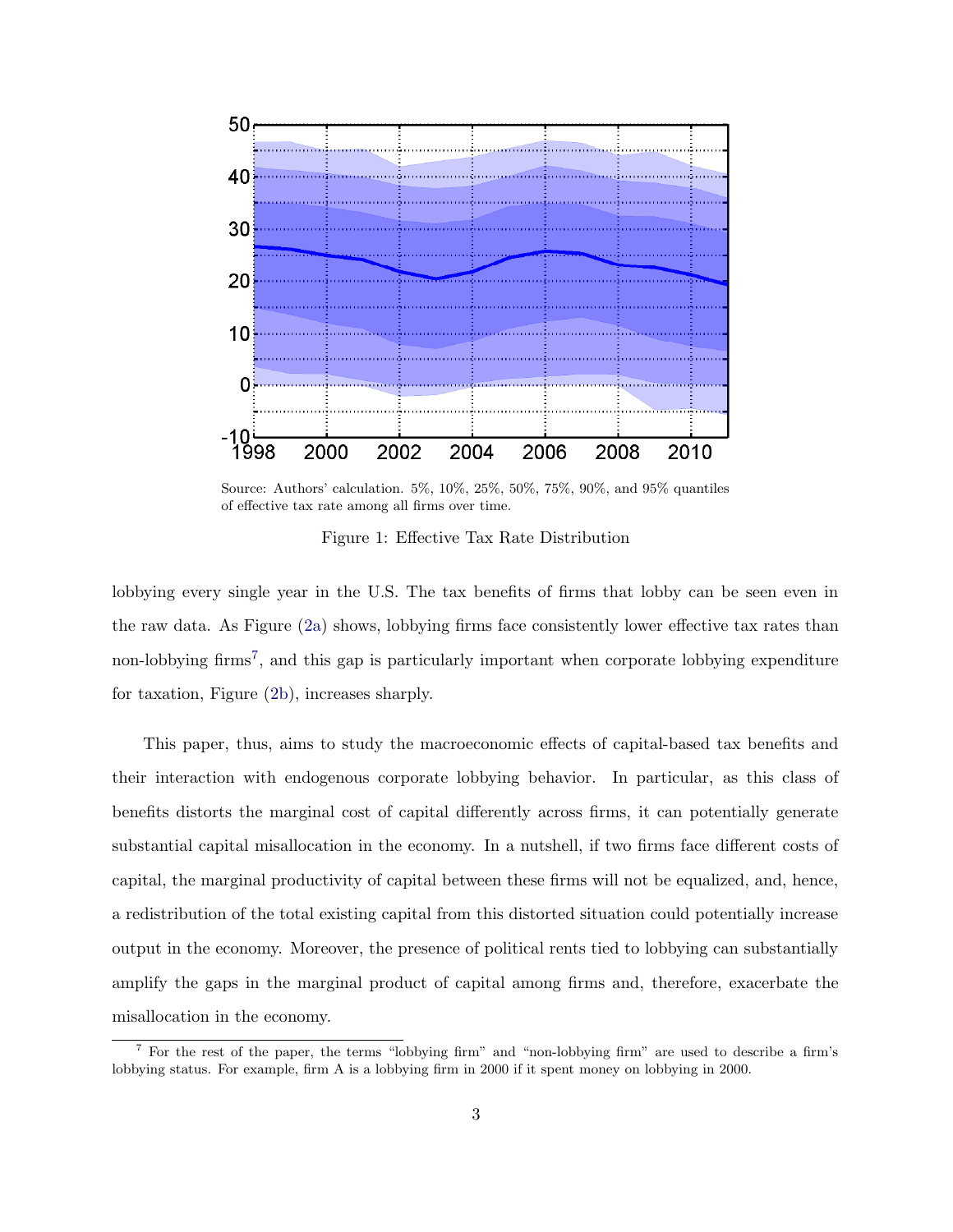<span id="page-3-0"></span>



(a) Mean Effective Tax Rates of Lobbying (solid line) and Non-lobbying (dashed line) Firms

(b) Total Lobbying Expenditure on Tax Issues divided by Total Sales, normalized to 1998

Source: Authors' calculation.

Figure 2: Effective Tax Rates and Lobbying Expenditures

To support the link between tax benefits and firms' political influence, which will be the central mechanism of interest, some empirical regularities on effective corporate taxation and lobbying behavior in the U.S. economy are documented. The lobbying data from the Center for Responsive Politics is matched with Compustat to obtain the firm characteristics that are necessary for calculating effective corporate tax rates.<sup>8</sup> We first document that taxation is the dominant issue for corporate lobbying, and that, although less than 12% of the sample lobbies every year, these firms account for more than 50% of the capital holding in the sample. Then, we document three empirical regularities that motivate our model: i) capital intensity is associated with lower effective tax rates; ii) lobbying firms are large and capital intensive; iii) lobbying firms, on average, have lower effective tax rates.

To identify the mechanisms that link tax benefits and firms' lobbying activities to resource misallocation, we develop a dynamic model of heterogeneous firms with endogenous lobbying decisions. The framework is adapted from Hopenhayn (1992). In the model economy, firms use a decreasing returns to scale technology to transform capital and labor into output, and they face idiosyncratic productivity shocks. Firms decide on the level of inputs and on lobbying spending.

<sup>8</sup> The Center for Responsive Politics data set is available starting in 1998.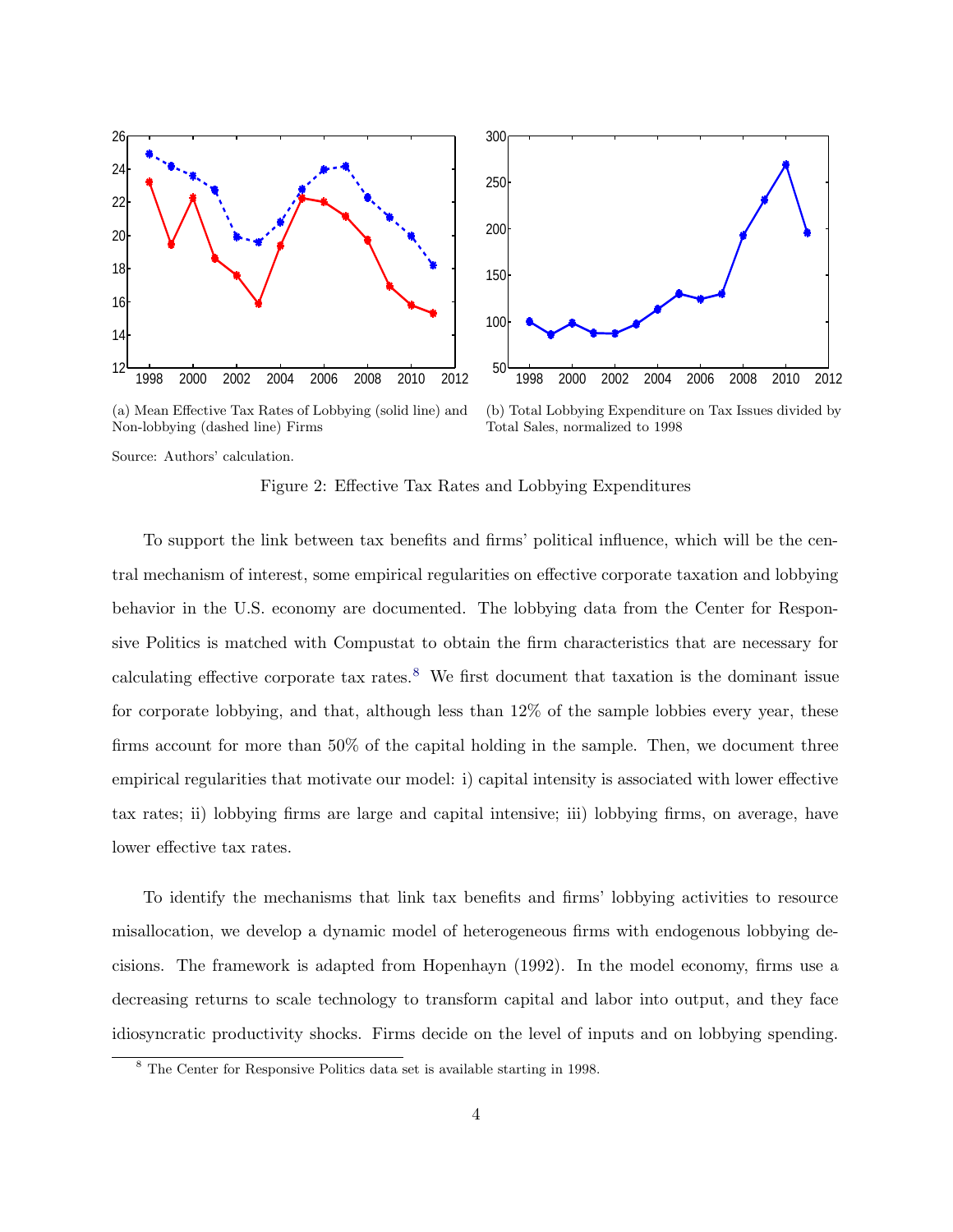In addition, there is a government, which grants tax benefits to firms as tax deductions associated with their capital holdings. A first component of these benefits is applied to all firms, while a second component can be influenced by lobbying activity, namely, a preferential tax treatment. However, because the government has limited resources for tax expenditures, the benefits are allocated sequentially, starting with the firms that value them the most. Hence, only a subset of the firms lobby in equilibrium.

In order to quantify the macroeconomic impact of tax benefits and corporate lobbying on capital allocation, we calibrate the model to the U.S. economy during 2010-11. The benchmark calibration is able to successfully match every targeted moment. We evaluate the model calibration using a set of non-targeted moments. The model is able to mimic closely the empirical distribution of the marginal product of capital, for both lobbying and non-lobbying firms. Moreover, it generates 70% of the persistence in lobbying status observed in the data, as well as the signs of all conditional correlations between lobbying activities and effective tax rates documented in the empirical section. The success of the model relies on the fact that highly productive firms with low capital that decide optimally not to participate in lobbying face a higher effective tax rate than low-productivity firms that over-accumulate capital in order to maximize their tax benefits from lobbying.

After validating the calibrated model, we conduct two counterfactual exercises. First, we examine whether an increase in the fraction of revenue losses from tax expenditures can explain the differences between 1998-99 and 2010-11. To this end, we compare the benchmark to a counterfactual calibration, where the only change is that the fraction of revenue losses from tax expenditures is set to 1998-99. In the model, the increase in the proportion of tax benefits generates a decrease in the effective tax rate of lobbying and non-lobbying firms, with lobbying firms experiencing a larger decrease. It also increases the fraction of lobbying firms and the amount of capital held by them. All these trends are present in the data. Moreover, the model captures fairly well the magnitudes of these changes. It generates 76% of the observed decrease in the average effective tax rate of the U.S. economy. The second exercise studies the effect of capital-based tax benefits and corporate lobbying on capital misallocation. To this end, we compare the benchmark model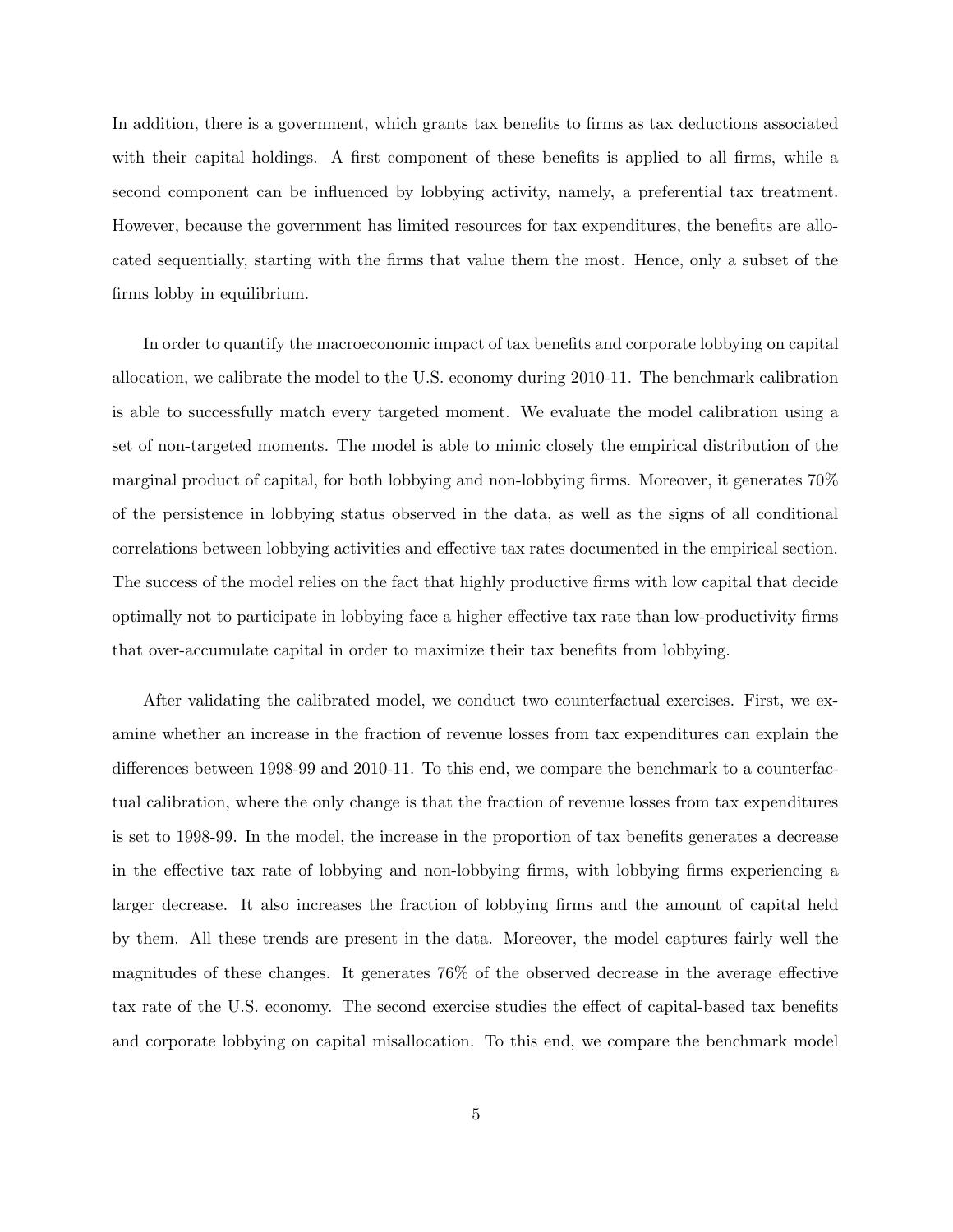to two counterfactuals, one where tax benefits are tied to capital but lobbying does not generate additional rents, and the other where there are neither standard capital-based benefits nor rents to be extracted by lobbying. Because, in an undistorted world, the marginal product of capital should be equalized among firms, the dispersion of the marginal product of capital reflects an inefficiency in allocation of resources. The impact of corporate lobbying on misallocation is substantial. Firms' political activity accounts for at least 20% and up to 70% of the dispersion. The remaining fraction is due to the standard tax benefits that apply evenly across firms. Therefore, the calibrated model suggests that an increase in the fraction of tax expenditures can explain a decrease in effective tax rates and an increase in corporate lobbying at both the extensive and intensive margins. This, in turn, worsens capital misallocation in the economy.

The paper is organized as follows. Section 2 summarizes some of the related literature on firms' political activity and corporate taxation. Section [3](#page-7-0) presents our database and the main empirical findings of the paper. A dynamic model of heterogeneous firms with endogenous lobbying decisions is introduced in Section [4.](#page-12-0) Section [5](#page-16-0) presents the quantitative exercises, including the model calibration and quantitative experiment. Finally, Section [6](#page-28-0) concludes the paper.

## 2 Literature Review

The paper contributes to two strands of literature: corporate lobbying and resource misallocation. Firm-level empirical work on corporate lobbying has been done in several dimensions. Igan et al. (2012) find that lobbying was associated with more risk-taking during 2000-07. Kerr et al. (2014) explore lobbying behavior toward immigration-specific issues and document the persistence in lobbying status. Several accounting and finance papers have explored the link between lobbying expenditure and tax benefits. Birnbaum and Murray (2010) provide evidence of the pressure exerted by lobbyists in the Tax Reform Act of 1986 in the United States in order to grant specific benefits and exemptions to their clients. Kang (2013) quantifies the effect of lobbying expenditures on policy enactment in the energy sector. Among others, Richter et al. (2009), Meade and Li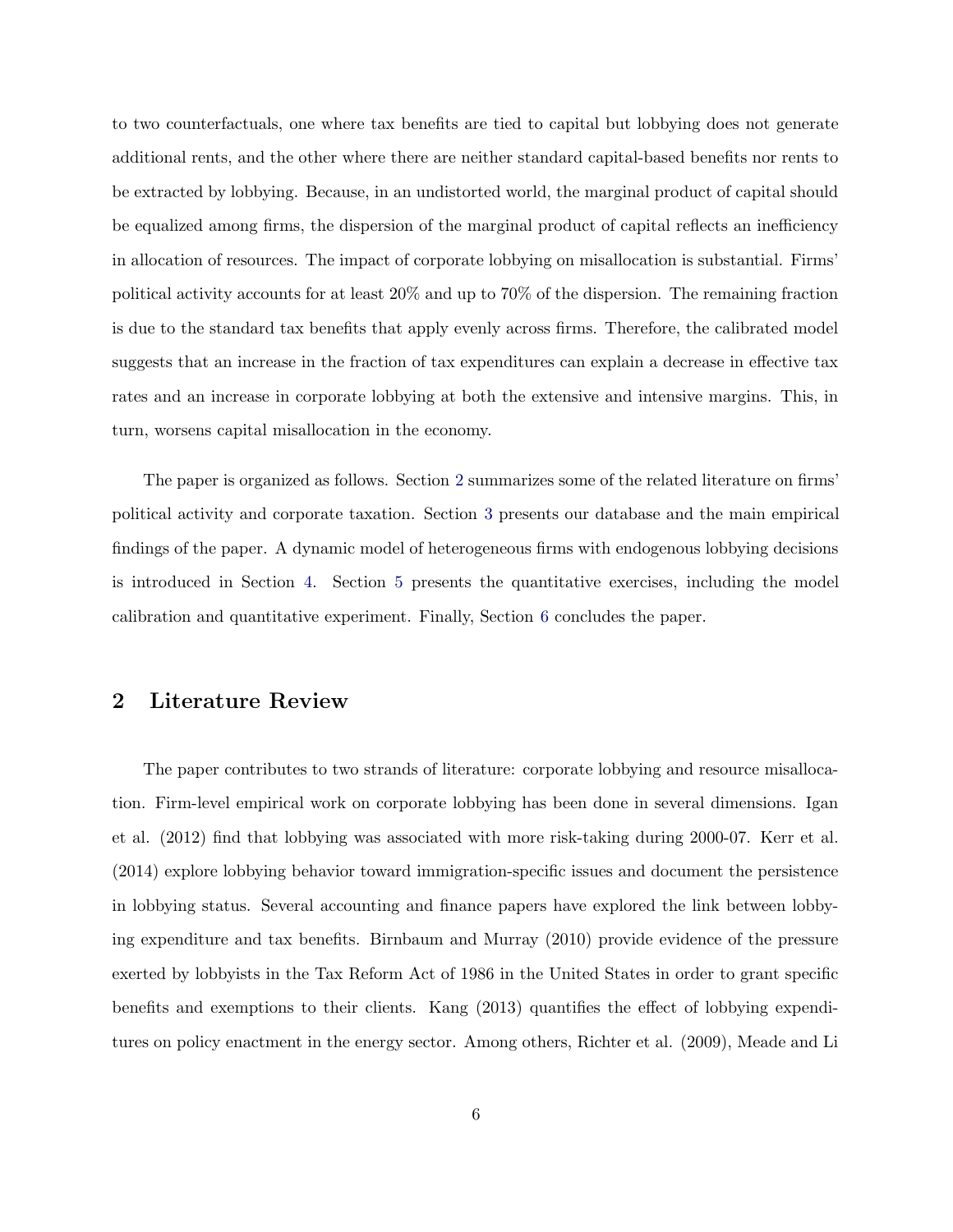(2012), Cooper et al. (2010), and Brown et al. (2013) find that political action by firms is positively correlated with firms' preferential treatment and profit. However, theoretical work is considerably less developed. The only area of study that is theoretically and empirically well developed is the literature on the influence of lobbying activity on trade policy by Grossman and Helpman (1994), Mitra (1999), Gawande and Bandyopadhyay (2000), Bombardini (2008), Bombardini and Trebbi (2012), and Kim (2012). Less attention has been drawn to tax lobbying, which accumulates more expenditure than trade issues for every single year in the data. Even so, little work has been done in looking at lobbying effort as an endogenously determined decision.

Recent literature emphasizes that input misallocation across firms is one of the main sources of aggregate total factor productivity (TFP) loss. Many factors are thought to be important sources of misallocation. Hopenhayn and Rogerson (1993) and Lagos (2006) and Guner et al. (2008) study the distortion created by taxes and government policy, which leads to resource misallocation and aggregate TFP loss. Another interesting factor is trade barriers as a source of misallocation, studied by Waugh (2010) and Epifani and Gancia (2011). However, the most studied source of misallocation is credit market imperfections. Erosa (2001), Amaral and Quintin (2010), Buera et al. (2011), and Midrigan and Xu (2010) have all estimated the effects of credit market imperfections on TFP through various channels. However, one key issue in this literature is that productivity differentials usually disappear once the establishments can overcome credit market constraints through selffinancing. Instead of focusing on the channel which creates misallocation, Restuccia and Rogerson (2008) exogenously introduce idiosyncratic tax rates and examine the conditions under which the misallocation caused by these generic distortions leads to larger effects on aggregate TFP. In our paper, we propose a new source of misallocation which, to our knowledge, has not been explored. The distortion in our model is endogenously driven by capital-based tax benefits and firms' rentseeking behavior, creating resource misallocation.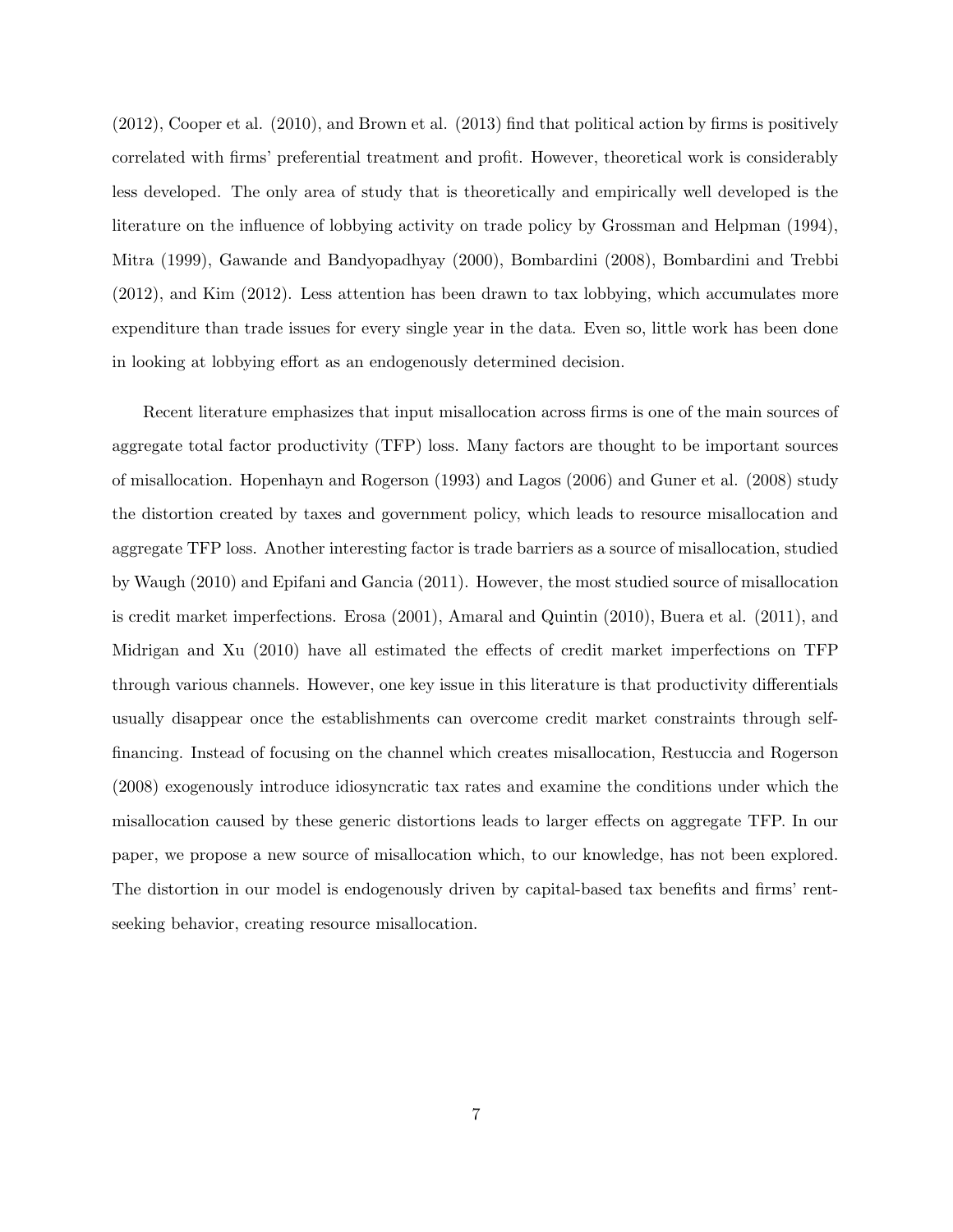# <span id="page-7-0"></span>3 Data and Empirical Regularities

This section introduces the database used in this paper. We first document that taxation is the dominant issue in corporate lobbying. Then we document an expansion in lobbying activities, at both the intensive and extensive margins, during the 1998-2011 period. Finally, we document the main empirical regularities that motivate our modelling strategy.

#### 3.1 Data: Lobbying for Taxation

The empirical analysis relies on two sources of data. Lobbying behavior data is obtained from the Center for Responsive Politics (CRP). This data is available due to the Lobbying Disclosure Act of 1995.<sup>9</sup> This Act requires filers to disclose detailed information about lobbying expenditures above  $$3,000$  during a quarter.<sup>10</sup> Lobbying activity is reported under one of 78 issue areas and the expenditure allocated to lobbying on a particular bill must be declared. The information on firm's characteristics comes from Compustat. This database contains detailed information on sales, employment, assets, and tax expenditures, among other variables, for publicly traded companies in the U.S. economy. Table (1) summarizes the raw data for the period spanning 1998 - 2011.

Table 1: Lobbying Data and Compustat

|                                                                 | Lobbying data Compustat |                | Lobbying in Compustat     |
|-----------------------------------------------------------------|-------------------------|----------------|---------------------------|
| $\#$ of obs. (firm-year)<br>Lobbying Expenditure $(\$$ million) | 72,110<br>14,130        | 159,111<br>N/A | 4.978<br>6,674 $(47.2\%)$ |
| Total Asset $(\text{$\frac{1}{2}$ million})$                    | N/A                     | 873,200,000    | 289,000,000 (33.1%)       |

Although the CRP data contains not only corporate lobbying but also lobbying by organizations, individuals, and even foreign governments, lobbying firms account for 47% of the total lobbying expenditures in CRP. Therefore, most corporate lobbying activity is likely to be reflected

 $9$ This Act was strengthened by the Honest Leadership and Open Government Act of 2011. Because the law did not change the mandatory disclosure, we decided to use the complete data for this analysis. Nevertheless, our empirical analysis is robust to the exclusion of this part of the data.

 $10$ Firms with in-house lobbying activities are also required to report the relevant information. However, the CRP data do not include bribes, other under-the-table payments or firms' illegal expenditures aiming to influence policy outcomes.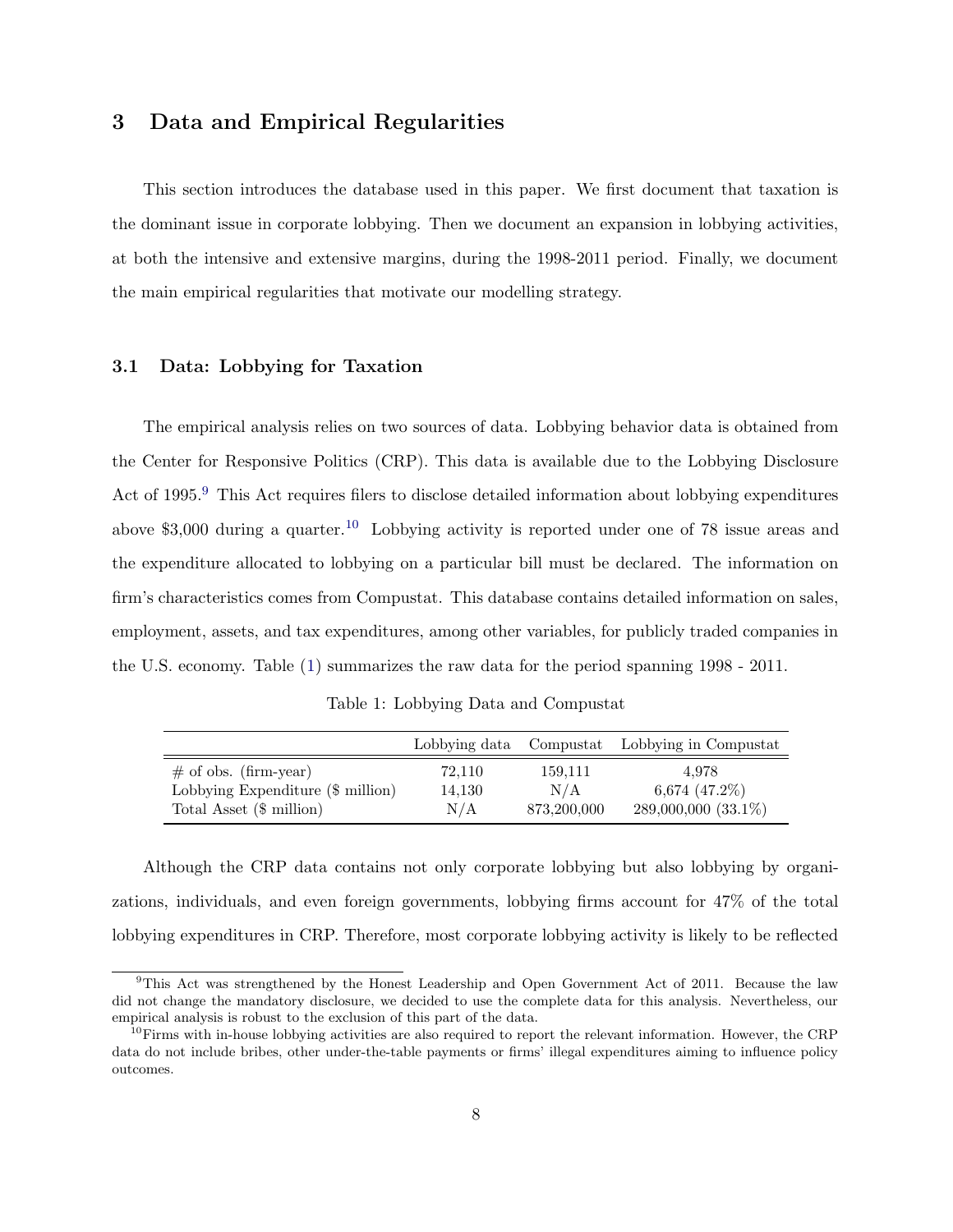in our sample. In addition, lobbying firms account for 33% of the total asset values in Compustat. Therefore, given the relevance of actors involved in lobbying, lobbying behavior is likely to have a sizable impact on the aggregate economy. Moreover, the data shows that the primary purpose of lobbying is taxation.

| Issue                                         | %     |
|-----------------------------------------------|-------|
| Taxes                                         | 10.68 |
| Health Issues                                 | 7.47  |
| Energy/Nuclear                                | 5.30  |
| Budget/Appropriations                         | 5.22  |
| Medicare/Medicaid                             | 5.02  |
| Trade (Domestic $&$ Foreign)                  | 4.93  |
| Defense                                       | 4.15  |
| Telecommunications                            | 3.81  |
| Environmental/Superfund                       | 3.77  |
| Financial Institutions/Investments/Securities | 3.53  |

Table 2: Percentage of Aggregate Expenditures by Issues (Top 10,  $1998 - 2011$ )

As shown in Table (2), the percentage of total lobbying expenditures spent on taxation issues over the period of 1998-2011 is well above every other issue.<sup>11</sup> Appendix [B](#page-31-0) presents this analysis for each year. Taxation ranks first every year except 2009.<sup>12</sup>

#### 3.2 Lobbying at the Extensive and Intensive Margin

Table ([3](#page-9-0)) and Figure [\(3\)](#page-10-0) show descriptive statistics for lobby data.<sup>13</sup> In our sample, the number of lobbying firms has increased over the years. In particular, the number of lobbying firms was practically constant at around 80 firms for the first five years, and then it has been increasing steadily, and double the number in the last year of the sample. This implies that lobbying participation increased by more than double during the past decade. The intensive margin

 $11$ Each bill might contain multiple issues, so we discount the dollar amount by the number of issues. Then we build the total amount for every issue during the period and rank them accordingly. Ranking is based on the matched data set before sample selection.

 $^{12}{\rm The}$  health care reform in 2009 placed health issues at the top.

 $13$  Hereafter, we focus on lobby invoices that are issued for tax subjects. Appendix [C](#page-31-0) describes the sample selection procedure, the removal of outliers and the basic variables of the data set used for the rest of this section.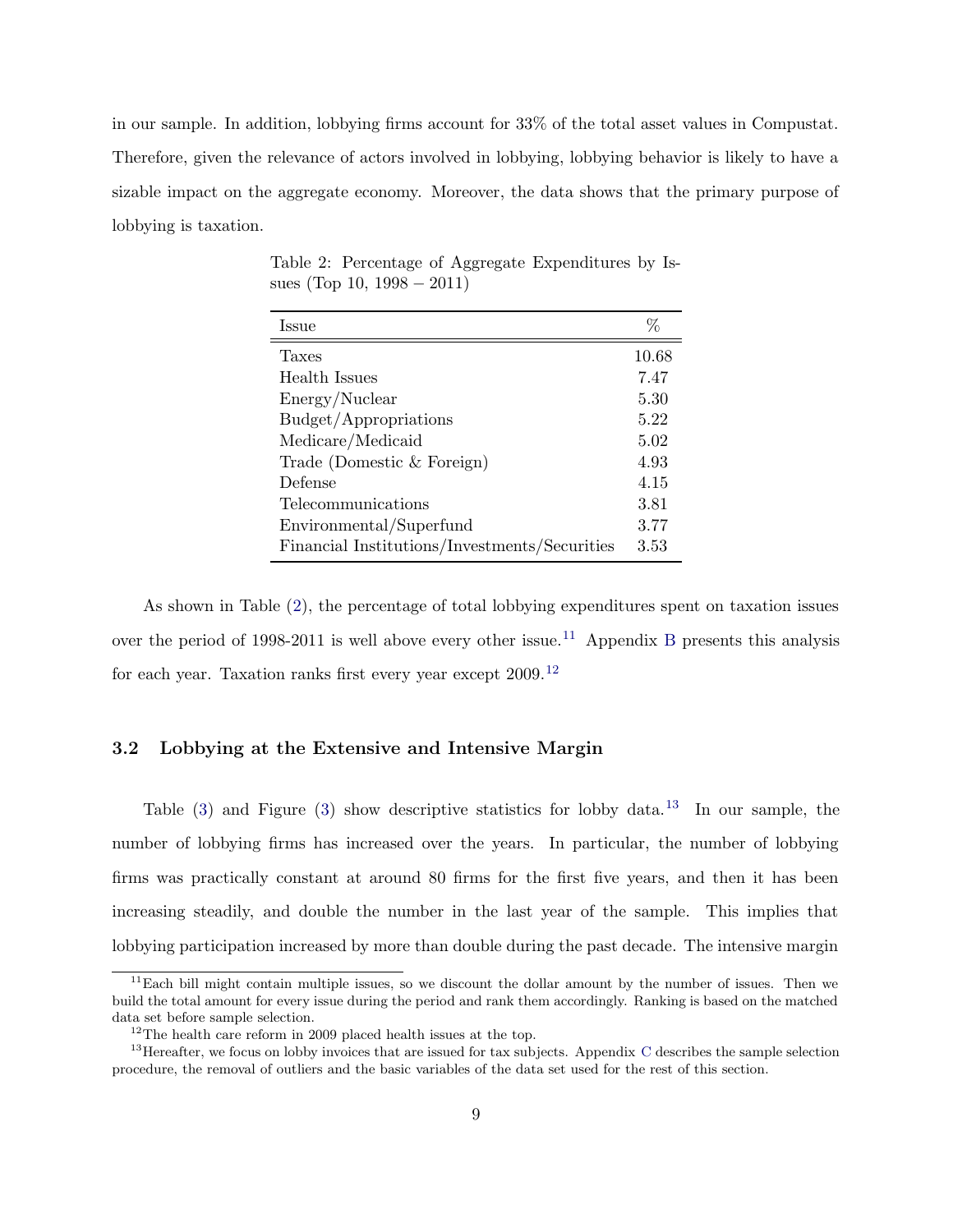<span id="page-9-0"></span>also follows a similar pattern, i.e., the average lobbying expenditure almost doubled during the period. Introducing the median into the analysis, we see considerable inequality among lobbying expenditures, where few firms account for most of the expenditures. This inequality grows steadily over time. Finally, the dispersion in lobbying expenditure essentially doubles during the period. Figure ([3](#page-10-0)) illustrates the trends in lobbying activities at both the intensive and extensive margins over time. The increasing trend is obvious for all variables: the total lobbying expenditure, the proportion of lobbying firms, the average lobbying expenditure, and the standard deviation of lobbying expenditure. In addition, each variable more than doubles over the period of 1998-2011.

year # of firms # of lob firms % lob firms lob exp per firm median (lob exp) SD(lob exp) total exp 1998 2146 78 3.63 1.09 0.2 1.83 85.35 1999 1952 83 4.25 0.92 0.24 1.46 76.23 2000 1748 84 4.81 1.13 0.22 1.76 94.65 2001 1480 69 4.66 1.1 0.19 1.93 75.83 2002 1433 63 4.4 1.17 0.15 2.02 73.72 2003 1592 85 5.34 1.02 0.35 1.71 86.99 2004 1768 102 5.77 1.21 0.38 1.84 123.22 2005 1801 115 6.39 1.35 0.34 2.66 154.71 2006 1766 124 7.02 1.23 0.4 2.03 153.12 2007 1657 132 7.97 1.34 0.45 2.28 176.48 2008 1353 127 9.39 1.73 0.57 3.2 219.46 2009 1236 127 10.28 1.68 0.39 2.92 213.99 2010 1402 160 11.41 2.22 0.61 4.41 355.81 2011 1479 153 10.34 1.99 0.64 3.29 304.57 average 1629.5 107.29 6.83 1.37 0.37 2.38 156.72 sum 22813 - - - - - - - - - - - 2194.13 98-99 avg 2049 80.5 3.94 1.01 0.22 1.65 80.79 10-11 avg 1440.5 156.5 10.88 2.11 0.63 3.85 330.19

Table 3: Descriptive Statistics for Lobby Data

 $\frac{1}{1}$  Lobbying expenditure (million dollars) is deflated by the GDP deflator (index=100 at 1998).

<sup>2</sup> Lobbying expenditure per firm is the average lobbying expenditure among lobbying firms.

<sup>3</sup> Lobbying statistics are based on bills that are issued for tax. Appendix  $\bar{C}$  $\bar{C}$  $\bar{C}$  describes the sample selection procedure.

# 3.3 Conditional Correlations: Effective Tax Rate, Capital Intensity, and Lobbying Activity

The statutory corporate tax rate is generally flat at 35% in the U.S. economy for our sample. This is the highest corporate tax rate among the O.E.C.D. countries. Nevertheless, the effective tax rates actually paid by U.S. companies are well below this rate. We calculate effective tax rates in our sample following the definition of Richter et al. (2009). In a nutshell, the effective tax rate is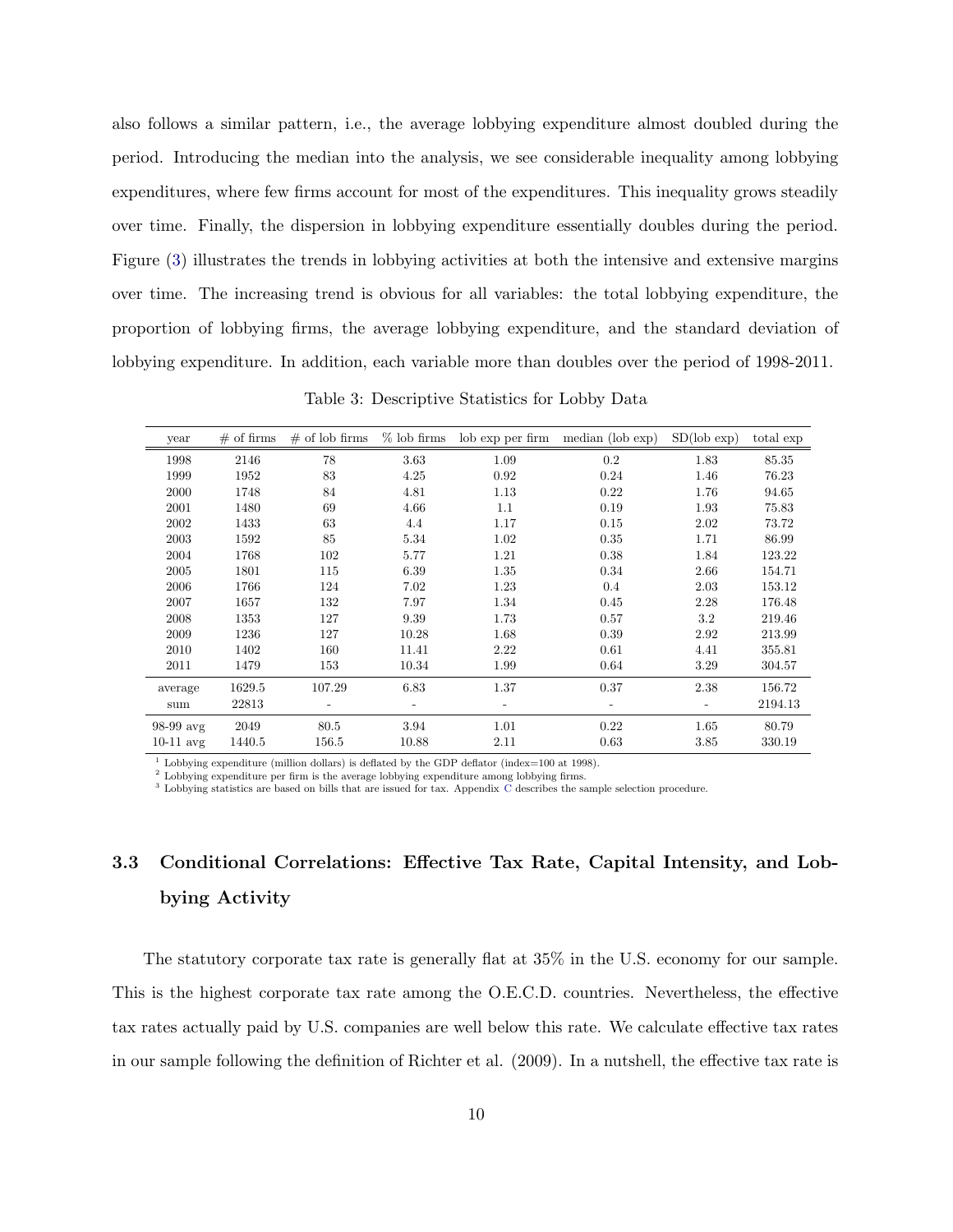<span id="page-10-0"></span>

Figure 3: Lobbying Data Statistics

taxes paid divided by taxable income reported to stockholders. Each company's effective tax rate is computed using entries from Compustat as follows:

$$
ETR = \frac{\text{Income Taxes Total} - \text{Deferred Taxes}}{\text{Pre-Tax Income} - \text{Equity in Earnings} - \text{Special items} + \text{Interest Express}}.
$$

As mentioned above, firms in our sample on average pay an effective tax rate of 21.8%, considerably lower than the statutory tax rate. Moreover, there is considerable heterogeneity across firms with respect to their effective tax rate. Lobby data suggests that corporate lobbying seems to influence a potential pattern for this heterogeneity. In particular, the time-series of ETR conditional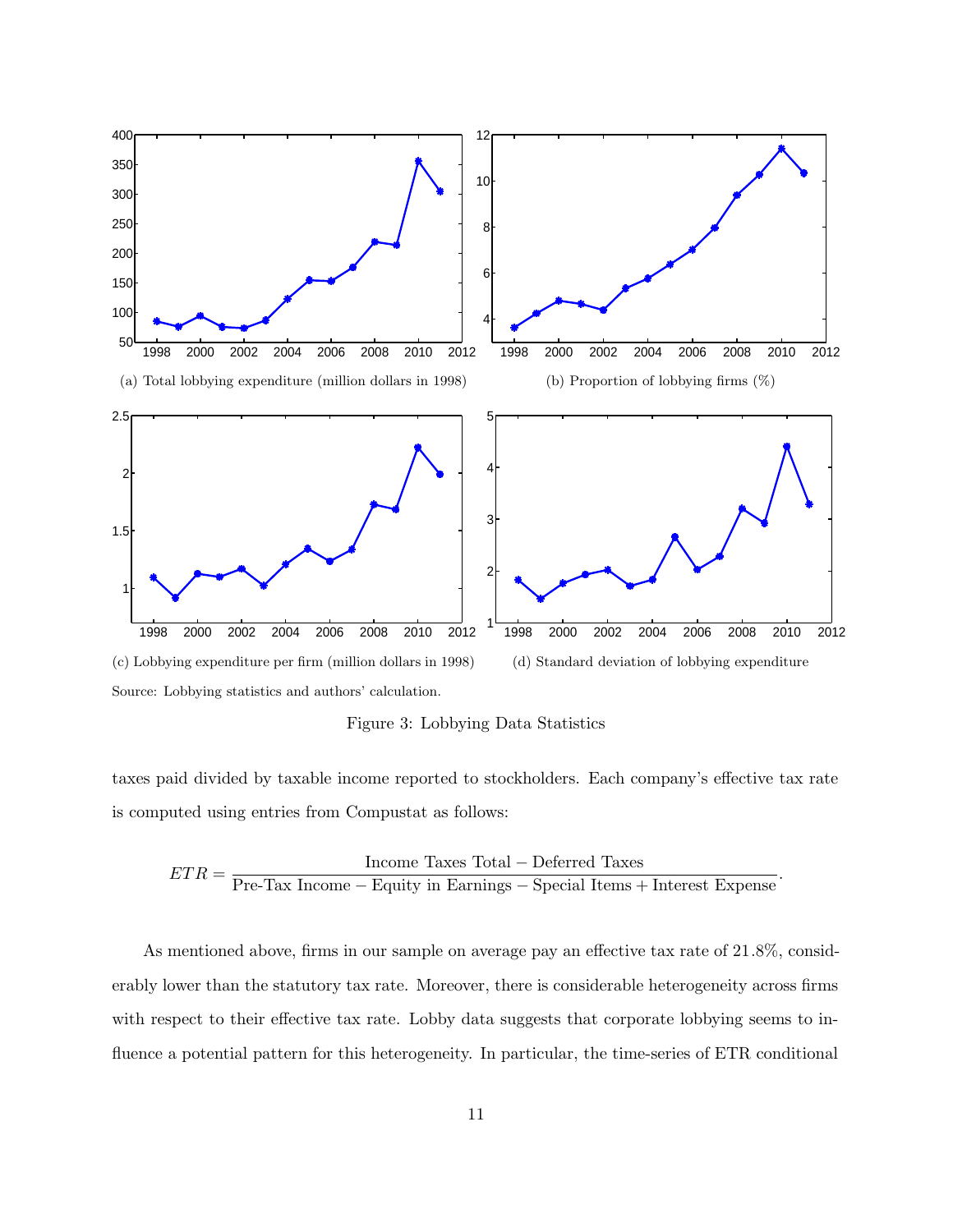<span id="page-11-0"></span>on lobbying activity suggests that lobbying firms face consistently lower effective tax rates than their non-lobbying counterparts. This section provides more compelling evidence of the correlation between corporate lobbying activity and effective tax rates. Table (4) presents the results of five panel regressions estimated using random effects. The dependent variable in every specification is the effective tax rate. More details on variables can be found in Appendix [D](#page-32-0).

|                                        | Reg(1)          | Reg(2)      | Reg(3)      | Reg(4)          | Reg(5)      |
|----------------------------------------|-----------------|-------------|-------------|-----------------|-------------|
|                                        |                 |             |             |                 |             |
| $if\_lob_{t-1}$                        | $-0.014**$      | $-0.010**$  |             |                 | $-0.006$    |
|                                        | (0.006)         | (0.005)     |             |                 | (0.006)     |
| $\log$ lob <sub>t-1</sub>              |                 |             | $-0.020**$  | $-0.018***$     | $-0.014*$   |
|                                        |                 |             | (0.009)     | (0.006)         | (0.007)     |
| $cap\_int$                             | $-0.575***$     | $-0.354***$ | $-0.572***$ | $-0.359***$     | $-0.360***$ |
|                                        | (0.067)         | (0.045)     | (0.067)     | (0.045)         | (0.045)     |
| $\log l \circ b_{t-1} \times cap\_int$ |                 |             |             | 0.109           | 0.105       |
|                                        |                 |             |             | (0.080)         | (0.079)     |
| $ETR_{t-1}$                            |                 | $0.343***$  |             | $0.343***$      | $0.343***$  |
|                                        |                 | (0.013)     |             | (0.013)         | (0.013)     |
| lev                                    | $-0.196***$     | $-0.142***$ | $-0.195***$ | $-0.142***$     | $-0.142***$ |
|                                        | (0.010)         | (0.008)     | (0.010)     | (0.008)         | (0.008)     |
| $inv\_int$                             | $1.432**$       | $1.165***$  | $1.447**$   | $1.162**$       | $1.159**$   |
|                                        | (0.655)         | (0.466)     | (0.656)     | (0.466)         | (0.466)     |
| $R\&D-int$                             | $-0.675$        | 0.346       | $-0.547$    | 0.522           | 0.569       |
|                                        | (3.055)         | (2.194)     | (3.063)     | (2.206)         | (2.207)     |
| size                                   | $0.009^{***}\,$ | $0.005***$  | $0.009**$   | $0.005^{***}\,$ | $0.005***$  |
|                                        | (.001)          | (.001)      | (.001)      | (.001)          | (.001)      |
|                                        |                 |             |             |                 |             |
| Year dummy                             | Yes             | Yes         | Yes         | Yes             | Yes         |
| Industry dummy                         | Yes             | Yes         | Yes         | Yes             | Yes         |
| Constant                               | Yes             | Yes         | Yes         | Yes             | Yes         |
| Random effect model                    | Yes             | Yes         | Yes         | Yes             | Yes         |
| R <sub>2</sub>                         | 0.140           | 0.344       | 0.140       | 0.344           | 0.344       |
| $#$ of observations                    | 15743           | 15743       | 15743       | 15743           | 15743       |

Table 4: Effective Tax Rate Panel Regression

 $1***p<0.01,$   $**p<0.05,$   $*p<0.01$ .

<sup>2</sup> † Variable descriptions are provided in Appendix [D.](#page-32-0)

Reg (1) and Reg (2) provide evidence on the correlation between effective tax rates and corporate lobbying activity at the extensive margin. Reg (1) confirms that the effective tax rate differential between lobbying firms and non-lobbying firms is significant even after controlling by capital intensity, leverage, investment intensity, R&D intensity, size, year and industry dummies.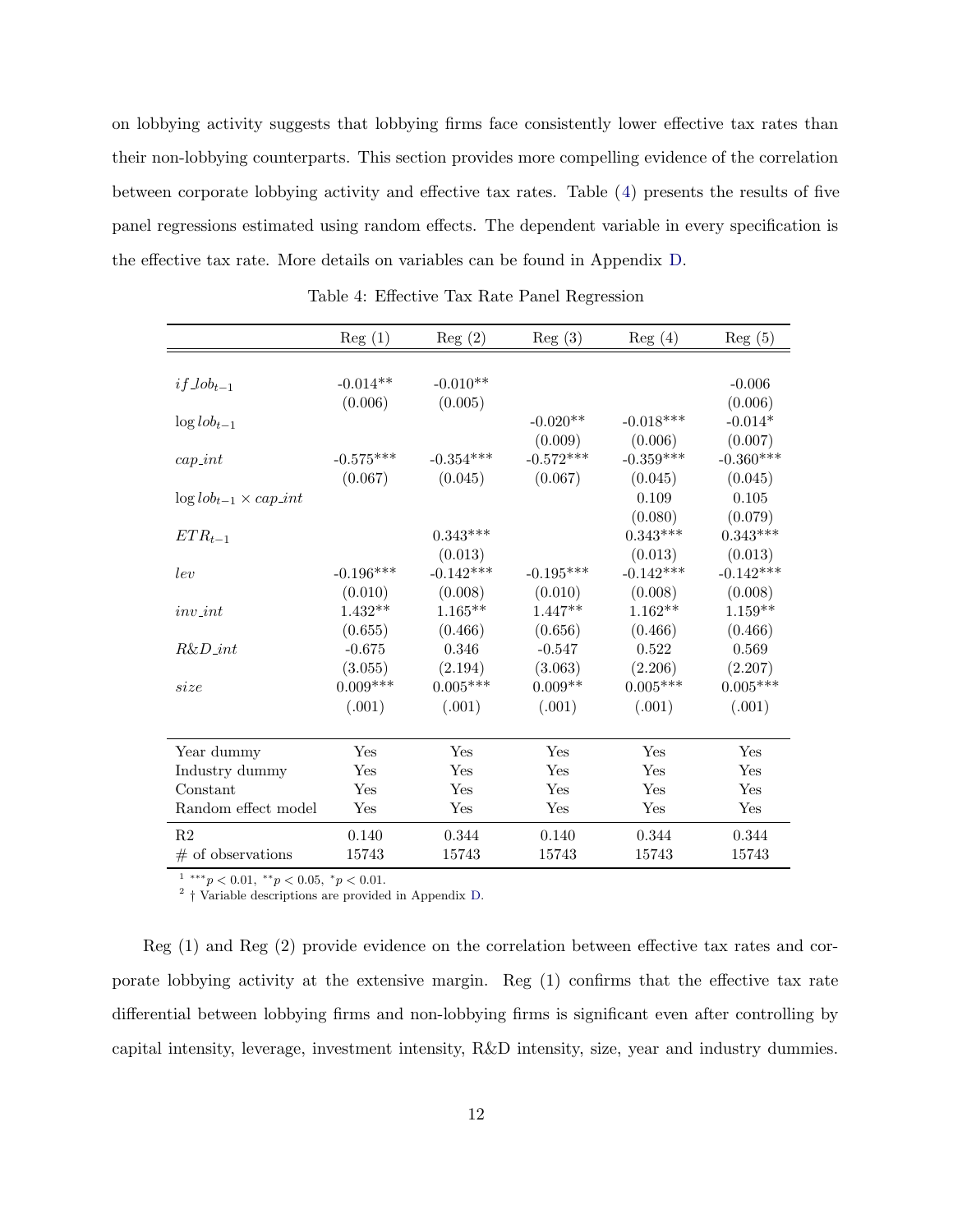<span id="page-12-0"></span>In particular, just controlling for the extensive margin, we see that, on average, lobbying firms face effective tax rates 1.4% lower. As Reg (2) shows, this result is robust when the lagged effective tax rate is included in the regression. This result also holds at the intensive margin, as shown in Reg (3) and Reg (4). Firms that lobby more face lower effective tax rates. When including both extensive and intensive margins, Reg (5) shows that both effects maintain their signs, but only the intensive margin is statistically significant. Interestingly, capital intensity is associated with a lower effective tax rate in every specification. This points to the capital-based tax benefits that constitute most of the tax expenditures in the U.S. These results are in line with those of Richter et al. (2009) and Meade and Li (2012).

## 4 Model Economy

To study the mechanism that links tax benefits and firms' lobbying activities and its effect on resource misallocation, this section presents a dynamic model of heterogeneous firms with endogenous lobbying decisions to obtain tax preferential treatment. The model is adapted from Hopenhayn (1992). In the model, the industry is composed of a continuum of firms which produce a homogeneous product. Firms behave competitively, taking prices as given. They decide on the level of capital and lobbying spending. In addition, there is a government, which grants tax benefits to firms in the form of tax deductions or tax credits. A part of tax benefits is standard, applied to all firms, while the other part can be influenced by lobbying activity, namely, preferential tax treatment. However, the government has limited resources for tax expenditures. In the model, the benefits are allocated sequentially, starting with the firms that value them the most, until the total amount of funds available for tax benefits is reached. Therefore, in equilibrium, only a subset of the firms lobby.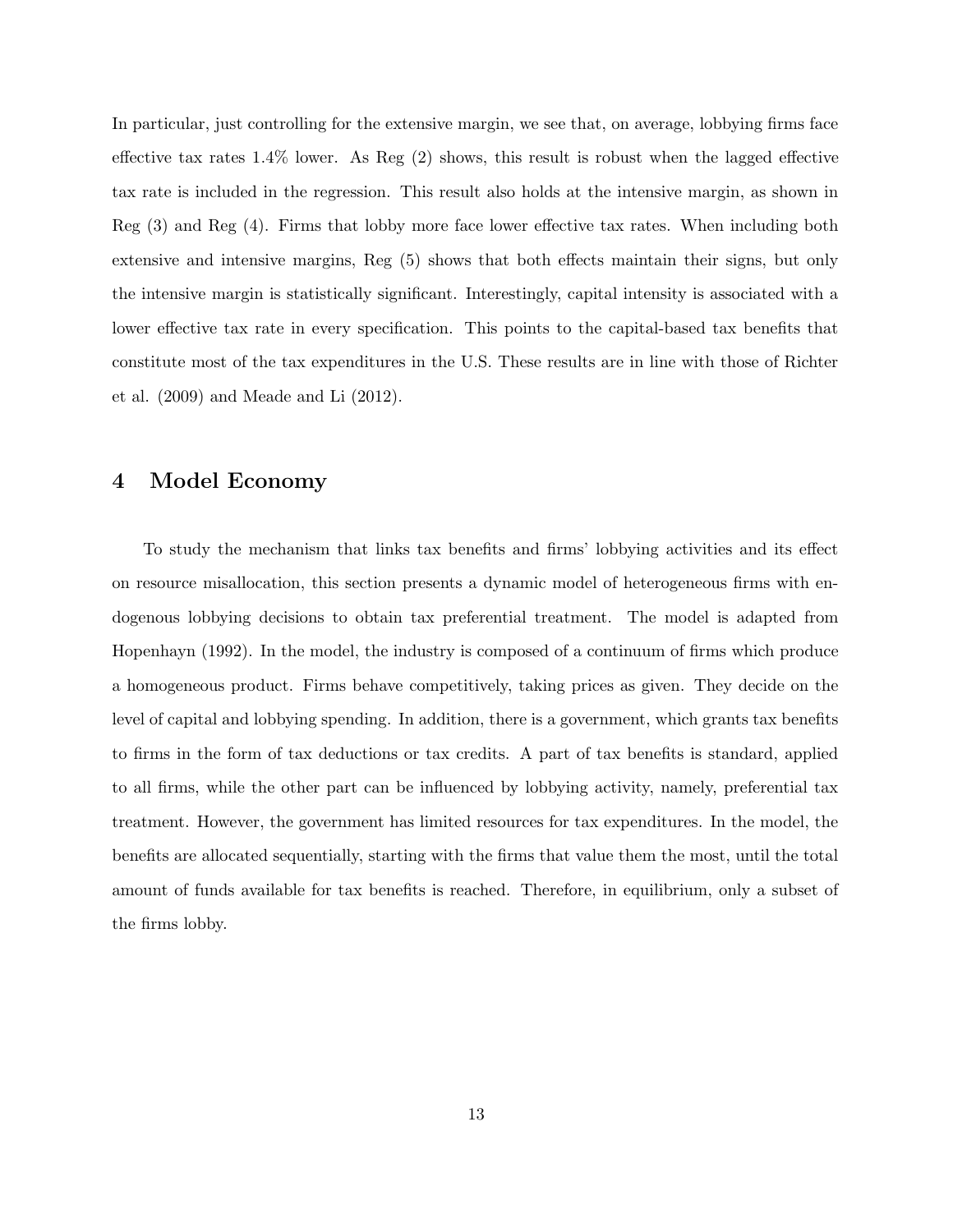#### <span id="page-13-0"></span>4.1 Firms

An operating firm starts the period with capital  $k$  and debt  $b$ . It produces output using a production function that combines productivity  $z$ , capital  $k$ , and labor  $n$ . The production function has a decreasing return to scale:

$$
y = f(z, k, n) = zk^{\alpha}n^{\eta},\tag{1}
$$

where  $0 < \alpha + \eta < 1$  and  $\alpha, \eta \in (0, 1)$ . The productivity z follows

$$
\ln(z_{t+1}) = (1 - \rho) \ln(\mu) + \rho \ln(z_t) + \epsilon_{t+1}, \qquad \epsilon_{t+1} \sim \mathcal{N}(0, \sigma^2)
$$
 (2)

After producing and selling the output, the firm is subject to the statutory tax of  $\tau$  on its net income. However, the government grants tax benefits to firms in the form of tax deductions or tax credits associated with the firm's capital stock. A part of tax benefits is standard, applying to all firms, while the other part can be influenced by lobbying activity. Because the government has limited resource to spend on tax credits, not every firm is granted those additional tax benefits in equilibrium. We assume that standard benefits are granted to every firm first. Then, if there are still resources to be allocated, those lobby-dependent tax benefits are granted. In particular, we assume that lobby-induced benefits are allocated sequentially, starting with the firms that are willing to lobby the most<sup>14</sup>. Note that, because the information is perfect, every agent knows in equilibrium what the order is. In the firm's problem, this is equivalent to the existence of a threshold of lobbying effort,  $l_i$ , above which the firm receives preferential tax treatment. Therefore, the firm lobbies if and only if its non-strategic lobbying decision is above the threshold  $l$ . In addition, the firm can accumulate capital over time. It finances the new capital  $k'$  and dividends d with aftertax profits net of debt payment and a new loan  $b'$ . However, the loan is subject to the collateral constraint such that there is no default.

The timing of the decision for an operating firm within each period is as follows. At the beginning of the period  $v$ , a fraction of firms exogenously exit. All surviving firms realize their

 $14$ This assumption is for tractability, as it allows us to have a single equilibrium associated with lobbying. It mimics the case that big corporations are allowed to negotiate before small companies.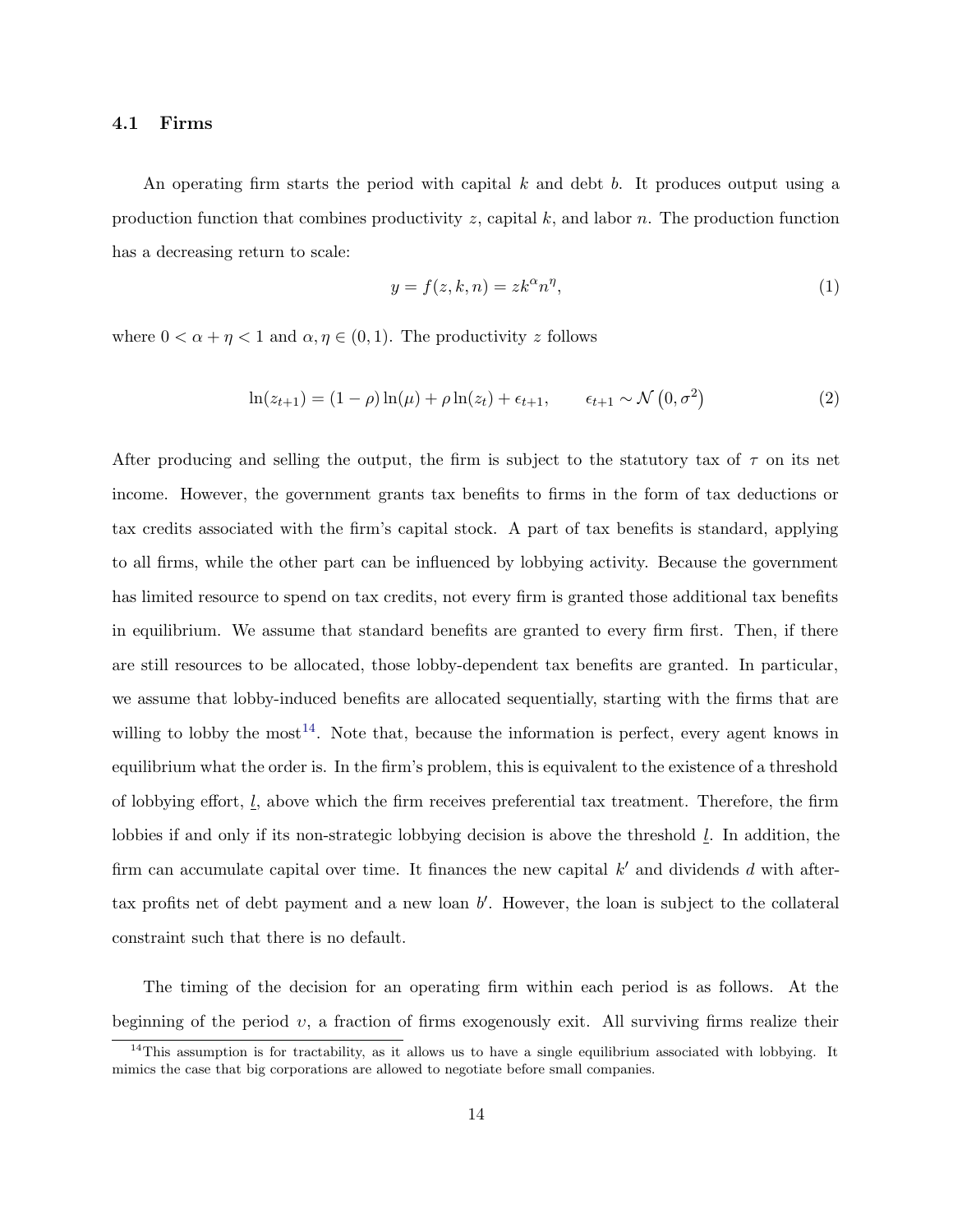<span id="page-14-0"></span>idiosyncratic productivity z. A firm with capital k, debt b and productivity z makes the decision on labor and lobbying spending. It then chooses a new loan, capital for the following period, and dividends. At the end of each period, firms with negative values exit.

The firm value function is given by

$$
V(k, b, z; \underline{l}) = \max \left\{ V^{l}(k, b, z; \underline{l}), V^{nl}(k, b, z; \underline{l}), 0 \right\},
$$
\n(3)

where

$$
V^{l}(k, b, z; \underline{l}) = \max_{n, k', b', l \ge \underline{l}} d^{l} + \frac{1 - \nu}{1 + r} \mathbb{E}_{z'|z} V(k', b', z'; \underline{l}')
$$
(4)

$$
V^{nl}(k, b, z; \underline{l}) = \max_{n, k', b'} d^{nl} + \frac{1 - \nu}{1 + r} \mathbb{E}_{z'|z} V(k', b', z'; \underline{l}')
$$
 (5)

subject to a non-negative dividend condition given by

$$
d^{l} = (1 - \tau)\pi + \tau \mathcal{R}\left(l, \underline{b}, k\right) + (1 - \delta)k - k' - b + \frac{1}{1 + r}b' - \Gamma(l) \ge 0,
$$
\n(6)

$$
d^{nl} = (1 - \tau)\pi + \tau \mathcal{R}(0, \underline{b}, k) + (1 - \delta)k - k' - b + \frac{1}{1 + r}b' \ge 0,
$$
\n(7)

$$
\pi = z k^{\alpha} n^{\eta} - w n. \tag{8}
$$

 $\mathcal{R}(l, \underline{b}, k)$  is the firm-specific tax deduction, which depends on the standard tax benefits  $\underline{b}$ , lobbying effort  $l$ , and capital  $k$ . Tax benefits reduce net income that is subject to tax. This function will be specified in the next section. Even though the firm decides not to lobby, it can still get the standard tax benefits. By making lobbying effort  $l$ , the firm receives extra tax benefits but incurs the cost of  $\Gamma(l) = \frac{\gamma}{2} l^2$ . Flows are discounted at the interest rate  $1 + r^{15}$ .

#### 4.2 Government and Tax Policy

The government grants corporate tax benefits to reduce a tax burden. Mostly , firms obtain tax benefits, notably through research and experimentation credits and accelerated depreciation

 $15$ In this model, there is no aggregated risk; therefore, we can think of r as the long-run interest rate implied by the discount factor of a representative household owning every firm.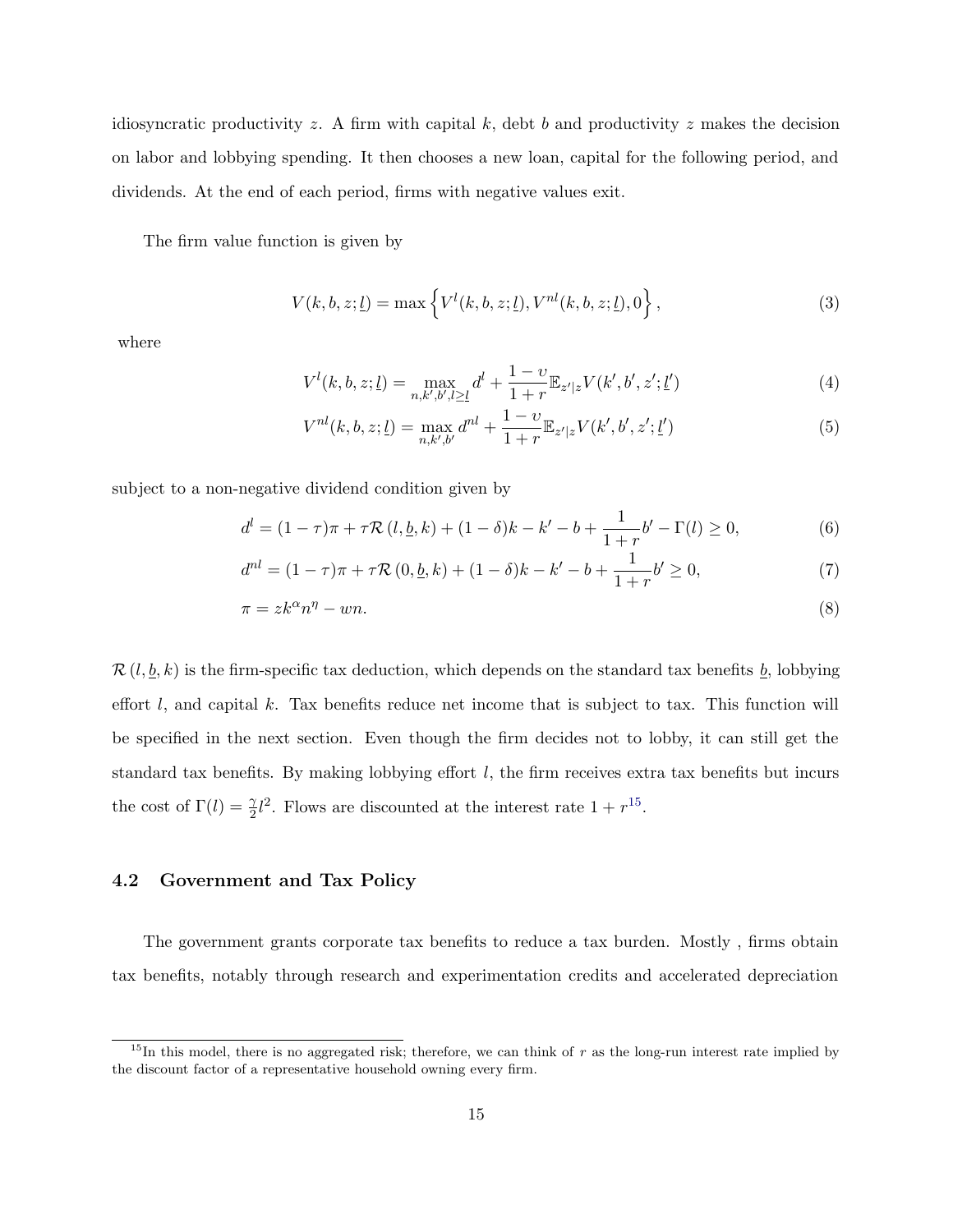<span id="page-15-0"></span>schedules tailored to specific types of capital equipment.<sup>16</sup> As stated in the previous section, a firm-specific tax deduction follows the function  $\mathcal{R} (l, \Omega, k)$ , where

$$
\mathcal{R}\left(l,\Omega,k\right) = \min\left\{ \left(\psi l^{\varphi} + \Omega\right) k^{\phi}, \chi\pi \right\} \qquad 0 < \varphi, \phi < 1 \tag{9}
$$

How much a firm can reap tax benefits depends on its capital  $k$ , in line with the fact that most tax benefits are tied to capital, either in the form of research activities or accelerated depreciation of machinery and equipment.<sup>17</sup> Without any effort in lobbying, the tax burden decreases by  $\tau \Omega k^{\phi}$ . If a firm lobbies, it obtains preferential tax treatment, where the additional tax benefit is increasing in the lobbying effort. To ensure that, at least, a minimum amount of income tax is paid in spite of the legitimate use of deductions, the maximum tax deduction is limited by a firm's profit,  $\chi \pi$ .

Finally, the government can only forgo a limited fraction of its revenue on corporate tax expenditures.<sup>18</sup> Because the amount of tax expenditures is limited, the government only grants preferential tax treatment to firms that put in more lobbying efforts, until it runs out of resources. Tax benefits, therefore, are partly determined by other firms' lobbying spending and the total amount of tax expenditures. There is a threshold  $l$  such that firms receive preferential tax treatment according to their lobbying effort only if their lobbying effort is higher than this threshold. The government tax expenditure constraint is

$$
\tau \int \mathcal{R} \left( l(k, b, z) \times \mathbf{1} \{ l(k, b, z) \ge l \}, \Omega, k \right) d\Psi(k, b, z) = \theta \tau \int (zk^{\alpha} n^{\eta} - wn) d\Psi(k, b, z). \tag{10}
$$

That is, the government is willing to lose a  $\theta$  fraction of its revenue on corporate tax expenditures.

 $16$ See Bartlett and Steele (1988), McIntyre and Nguyen (2000, 2004), and Richter et al. (2009).

 $17$ In 2011, accelerated depreciation of machinery and equipment and credit for increasing research activities accounted for 48% of corporate tax revenue losses.

<sup>&</sup>lt;sup>18</sup>A corporate tax expenditure is a debatable issue for policymakers. Although it supports federal policy goals to provide incentives and assist certain businesses, estimated revenue loss due to corporate tax expenditures is relatively large.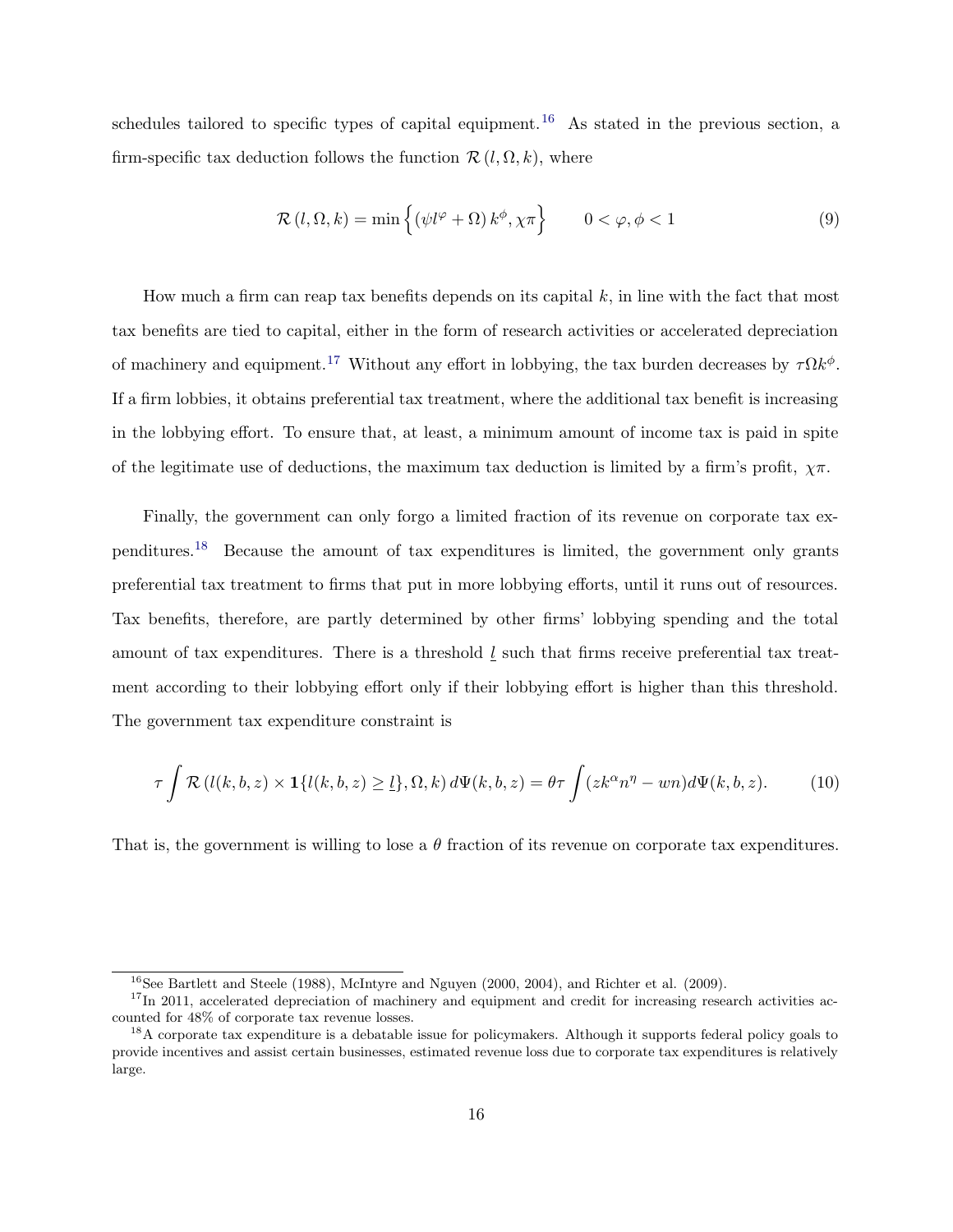#### <span id="page-16-0"></span>4.3 Entrants

The problem for a potential entrant is simple in this model. All entrants enter with no debt. Capital collected from exiting firms is distributed equally among entrants, and their initial productivity is drawn from the ergodic distribution associated with Equation ([2](#page-13-0)). Thus, the value for a potential entrant is given by

$$
V^{e}(z) = V(\bar{k}_0, 0, z; \underline{l}), \qquad (11)
$$

where  $\bar{k}_0$  is the capital distributed equally among entrants. To ensure that the mass of firms does not change, the mass of entrants must be the same as the mass of firms that exit, either exogenously or voluntarily.

#### 4.4 Definition of Equilibrium

**Definition 1.** Given a wage rate w and interest rate  $r$ , a stationary partial equilibrium under the tax  $policy\ rule\ \mathcal{R}\ is\ a\ set\ of\ value\ functions\ \big\{V,V^l,V^{nl},V^{e}\big\},\ decision\ rules\ \{n(k,b,z),k'(k,b,z),b'(k,b,z)\}$ ,  $l(k, b, z)$ }, an exit decision, a threshold <u>l</u>, and a distribution  $\Psi(k, b, z)$  such that, given prices, the following conditions are satisfied:

- 1. Firms' value functions, their decision rules and exit decisions are consistent with ([3](#page-14-0))-([8](#page-14-0)), and  $(11).$
- 2. A stationary distribution Ψ.
- 3. The government tax expenditure constraint ([10\)](#page-15-0) holds.

## 5 Quantitative Exercise

In this section, we perform a quantitative exploration of the model introduced in Section [4](#page-12-0) to assess the impact of capital-based tax benefits on resource misallocation in the economy and their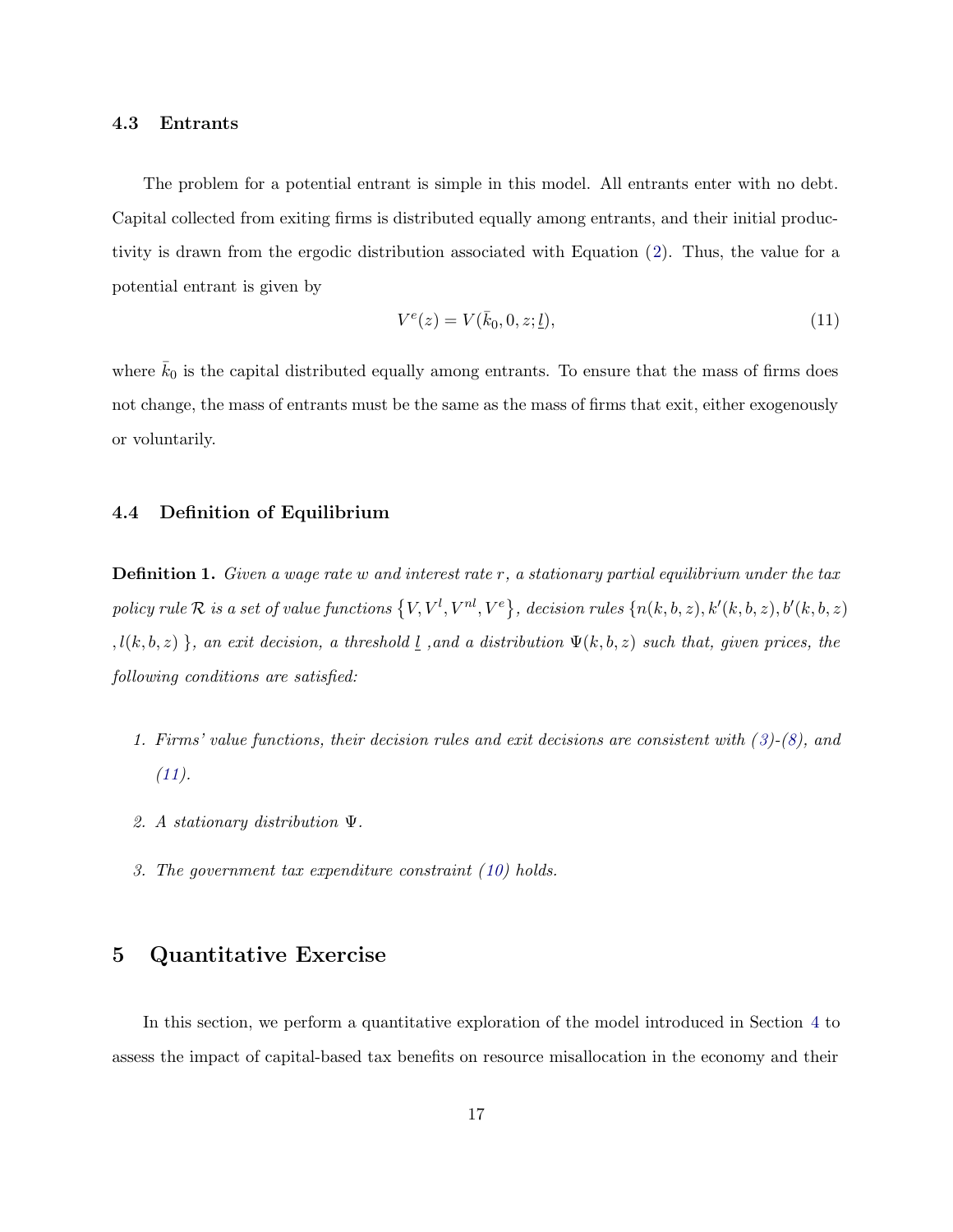interaction with firms'? rent-seeking behavior. In particular, we calibrate the model to the firm level data presented in Section [3](#page-7-0) for the period 2010-11. We evaluate the calibrated model using two sets of non-targeted moments. The first test is to compare the distribution of the marginal product of capital that is implied by the model to its data counterpart. Despite its parsimony, the model is able to match the shape and the first two moments of the data-generated distribution fairly well. The second challenge faced by the model tests its ability to replicate the conditional correlation analysis in Section [3](#page-7-0). The model-generated data, like the U.S. data, suggest that effective tax rates are negatively correlated with a firm's lobbying activities and capital intensity, and positively correlated with a firm's values. Moreover, we show that the empirically observed persistence in the lobbying status of the firms can be generated by the model through the interaction between tax benefits and capital holdings. In particular, because capital stock is endogenously persistent, it imparts this property to the lobby participation margin.

We then use the calibrated model to learn more about the lobbying process and its implications for the allocation of capital in the economy. In the first experiment, we show that an increase in the fraction of revenue loss from tax expenditures between 1998-99 and 2010-11 can explain a decrease in the overall effective tax rate and also can explain an increase in both the intensive and extensive margin of lobbying during the period. In the second experiment, we use the calibrated model to study the impact of lobbying and capital-based tax benefits on resource misallocation in the U.S. economy. We document that lobbying can account for at least 20% of capital misallocation, measured as the variance of the marginal product of capital.

#### 5.1 Calibration

We calibrate our model to the U.S. economy. Parameters are grouped into two categories. The first category includes parameters for which the values are either taken from other literature or directly obtained from the data. The second category includes parameters chosen so that endogenous outcomes from the model match salient features of the U.S. firm-level data in 2010-11.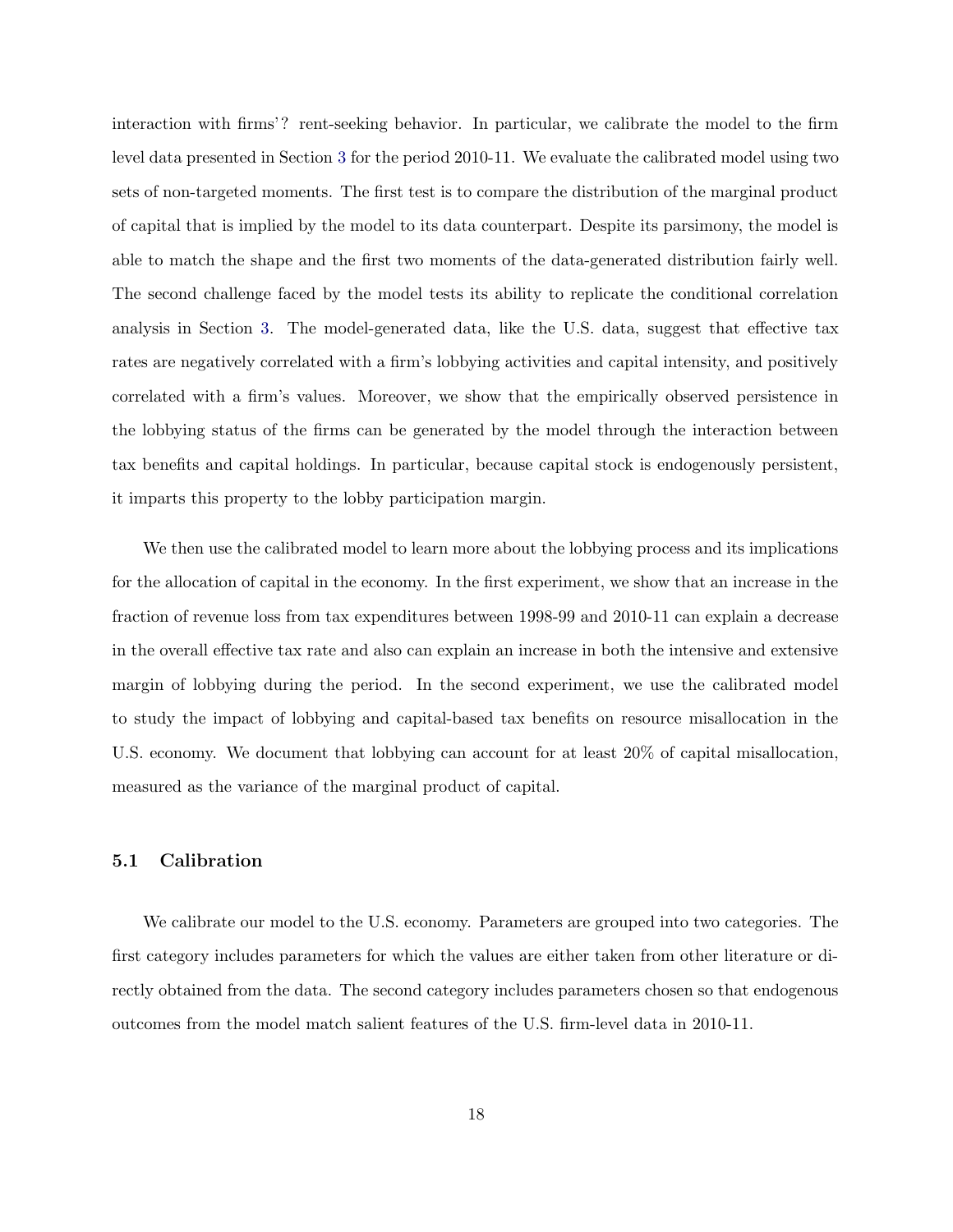The productivity process is discretized following the method in Tauchen (1986). The number of grid points for  $z$  is set to 20. The productivity distribution of entrants is assumed to be the ergodic distribution obtained from the transition matrix. The parameters governing the productivity process are set to those estimated for the U.S. manufacturing sector by Cooper and Haltiwanger (2006). In particular,  $\rho = 0.885$ ,  $\mu = 1$ , and  $\sigma = 0.2$ . The return to scale  $\alpha + \eta$  is set to 0.85, as in Restuccia and Rogerson (2008). A standard value of the income share of labor is 0.64, implying  $\alpha = 0.31$  and  $\eta = 0.54$ . The depreciation rate  $\delta$  is taken from D'Erasmo and Moscoso Boedo (2012) in their firm dynamics model for the formal sector of the U.S. economy. The exogenous exit probability, v, is in the range used in the U.S. data,  $3\% - 6\%$ .<sup>19</sup> The maximum bound on tax benefits,  $\chi$ , ensures that, at least, a minimum amount of income tax is paid in spite of the legitimate use of tax credits.<sup>20</sup> Finally, the taxation parameters,  $\tau$  and  $\theta$ , are taken directly from the statutory tax rate and tax credits in the U.S. In particular, the statutory corporate tax rate is 35% and the tax expenditure ratio is calculated from the IRS corporate income tax returns balance sheet.

Five internally calibrated parameters are those governing tax benefits and lobby spending:  $\Omega$ ,  $\phi$ ,  $\varphi$ ,  $\psi$ , and  $\gamma$ . Although these parameters are calibrated jointly to match six targeted moments, each parameter value is mostly related to a particular moment. The base tax deduction that is independent of lobbying expenditure,  $\Omega$ , pins down the average effective tax rate of the non-lobbying firms in the data.  $\phi$ , which represents the link between the capital level of the firm and its tax deductions, is closely related to the fraction of total capital held by lobbying firms in equilibrium. The exponent of lobbying in the benefit function,  $\varphi$ , closely links to the average effective tax rate of lobbying firms in the economy. The scale of the benefit function,  $\psi$ , has a direct nexus to the minimum lobbying expenditure that allows for benefits,  $l$ , and therefore it affects the fraction of lobbying firms in equilibrium. Lastly, the scale parameter of the lobbying cost function,  $\gamma$ , determines how firms allocate their profit to lobbying activities, so it is mostly related to the ratio of lobbying expenditure to sales in the economy. Table ([5](#page-19-0)) summarizes all parameter values. The

<sup>&</sup>lt;sup>19</sup>Its only role is to ensure the existence of a stationary distribution by preventing firms from accumulating capital without bounds.

 $^{20}$ This rules out highly negative effective tax rates. In the baseline calibration, this constraint binds for 10% of firms.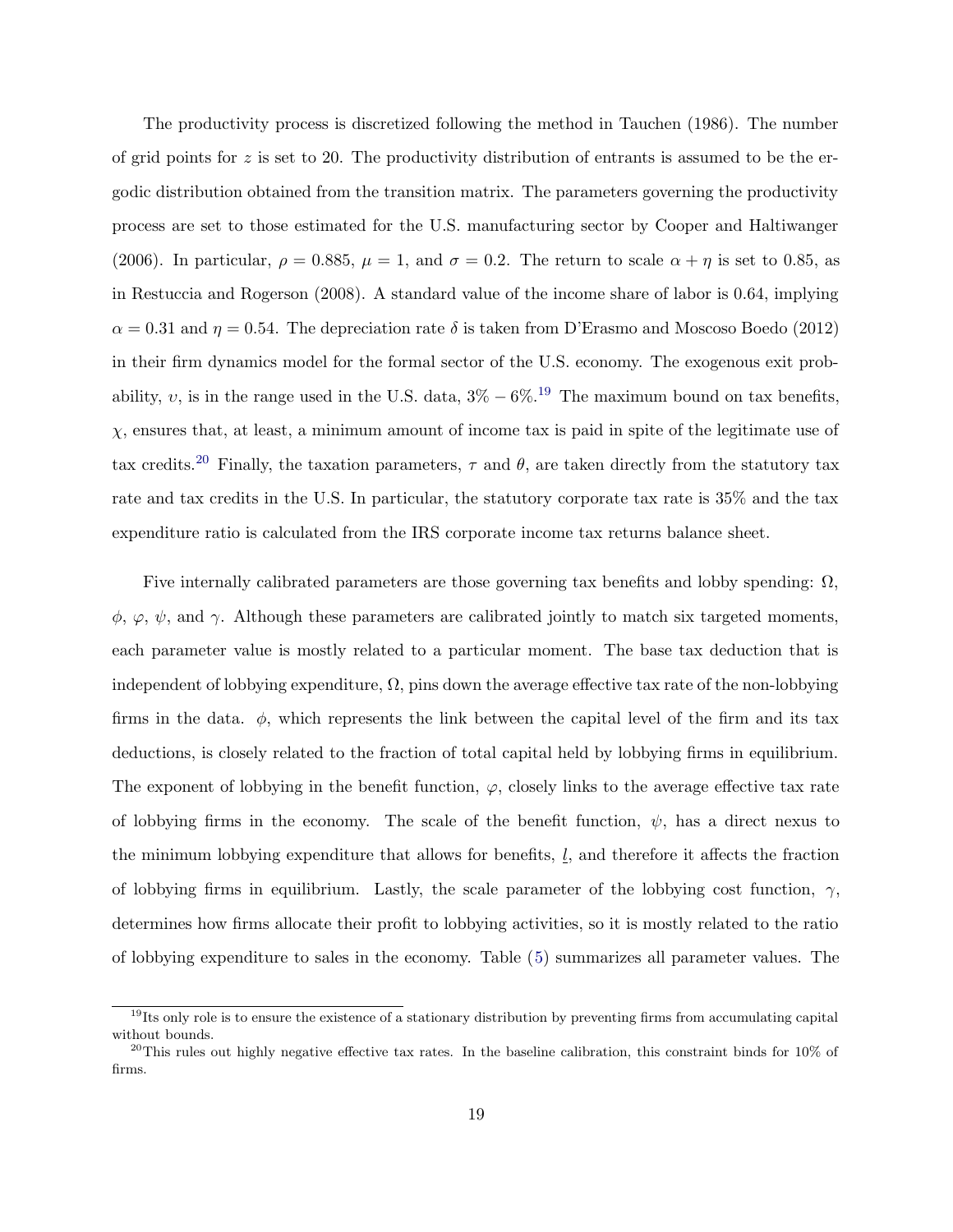<span id="page-19-0"></span>

|                  | Value        | Description                     | Source                                       |
|------------------|--------------|---------------------------------|----------------------------------------------|
|                  |              | Predetermined Parameters        |                                              |
| $\theta$         | 0.33         | Revenue loss by tax expenditure | IRS corporate tax returns balance sheet      |
| $\alpha$         | 0.31         | Production function, capital    | Income share, Restuccia and Rogerson (2008)  |
| $\eta$           | 0.54         | Production function, labor      | Income share, Restuccia and Rogerson (2008)  |
| δ                | 0.07         | Depreciation of capital         | D'Erasmo and Moscoso Boedo (2012)            |
| $\tau$           | 0.35         | Statutory tax rate              | U.S. statutory corporate tax rate            |
| $\boldsymbol{r}$ | 0.04         | Interest rate                   | D'Erasmo and Moscoso Boedo (2012)            |
| $\eta$           | 0.06         | Exogenous exit rate             | Restuccia and Rogerson (2008)                |
| $\chi$           | 1.5          | Maximum benefit                 | Mininum $ETR = 1st$ percentile $ETR$ samples |
| $\rho$           | 0.89         | Autocorrelation                 | Cooper and Haltiwanger $(2006)$              |
| $\mu$            | $\mathbf{1}$ | Mean of productivity            | Cooper and Haltiwanger $(2006)$              |
| $\sigma$         | 0.2          | Std Dev of stochastic component | Cooper and Haltiwanger (2006)                |
|                  |              | Calibrated Parameters           |                                              |
| b                | 0.075        | Tax benefit, base deduction     | Mean ETR of non-lobbying firms               |
| $\phi$           | 0.35         | Tax benefit, capital exponent   | Fraction of capital held by lobbying firms   |
| $\varphi$        | 0.04         | Tax benefit, lobby exponent     | Mean ETR of lobbying firms                   |
| $\psi$           | 2.5          | Tax benefit, lobby scale        | Fraction of lobbying firm                    |
| $\gamma$         | 41.6         | Lobby cost, scale               | Lobbying expenditure to sales                |

Table 5: Parameter Values

targeted moments are reported in Table (6).

The model-based counterpart of the data is based on the stationary distribution of the economy. Despite its parsimony, the model is able to successfully match the targets. The model does a good job of generating the small fraction of lobbying firms, which own more than half of the total capital. In particular, approximately 60% of capital is owned by lobbying firms, which only account for 10% of firms. The model also generates the result that lobbying firms, on average, pay lower effective tax rates. Although matching well the average effective tax rate of non-lobbying firms, the model

| Table 6: Targeted Moments |
|---------------------------|
|---------------------------|

|                                        | Moments            | Data | Model |
|----------------------------------------|--------------------|------|-------|
| Average effective tax rate $(\%)$      | All firms          | 18.7 | 18.0  |
|                                        | Lobbying firms     | 15.5 | 10.8  |
|                                        | Non-lobbying firms | 19.1 | 19.2  |
| Lobbying firms $(\%)$                  |                    | 10.9 | 13.5  |
| Capital owned by lobbying firms $(\%)$ |                    | 60   | 64    |
| Lobby expenditure over sales $(\%)$    |                    | 0.06 | 0.11  |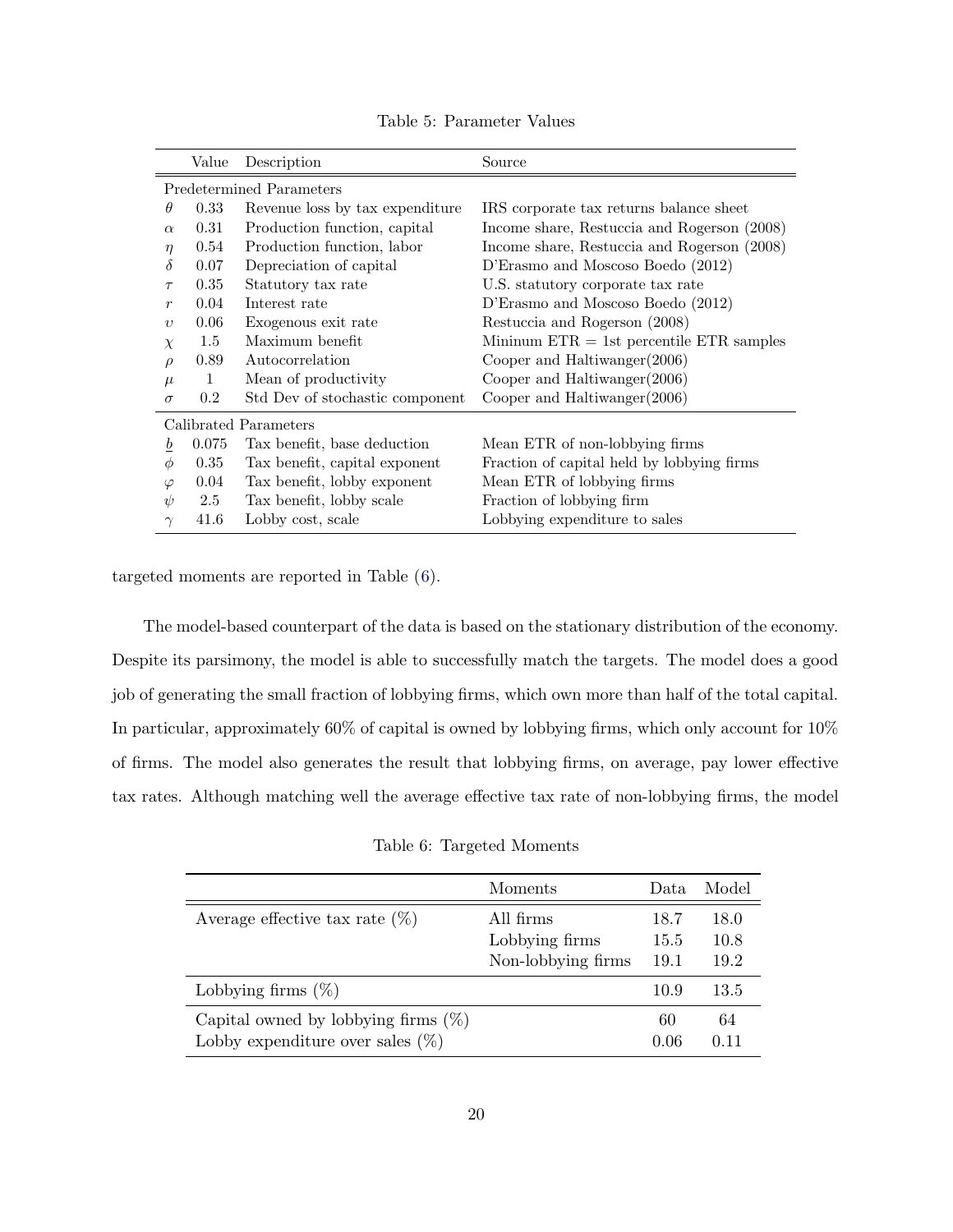<span id="page-20-0"></span>

Figure 4: Effective Tax Rate Functions for Baseline Model and Model without Lobbying Benefits underestimates the effective tax rate of lobbying firms.

#### 5.2 Results and Non-Targeted Moments

Lobbying firms, on average, pay lower effective tax rates. This is mainly due to preferential tax treatment granted when they exert lobbying efforts. The right panel of Figure (4) shows that, without lobbying benefits, the effective tax rate is increasing in productivity and capital. This is because the standard deductions are tied only to capital, and with a decreasing return. Once lobbying benefits are introduced to the policy function, i.e.  $\psi > 0$ , large firms find it profitable to lobby and become entitled to additional deductions. The left panel of Figure (4) illustrates how lobbying effort can change the relative effective tax rate for lobbying firms and non-lobbying firms. For firms with the same level of productivity, large firms enjoy significantly lower effective tax rates when they decide to exert lobbying effort, compared to small, non-lobbying firms. However, lobbying benefits, measured by effective tax rates, seem to be less prominent for highly productive firms because the benefits are only tied to capital.

To make it clearer, the black dots in Figure (4) show two firms with the same amount of income.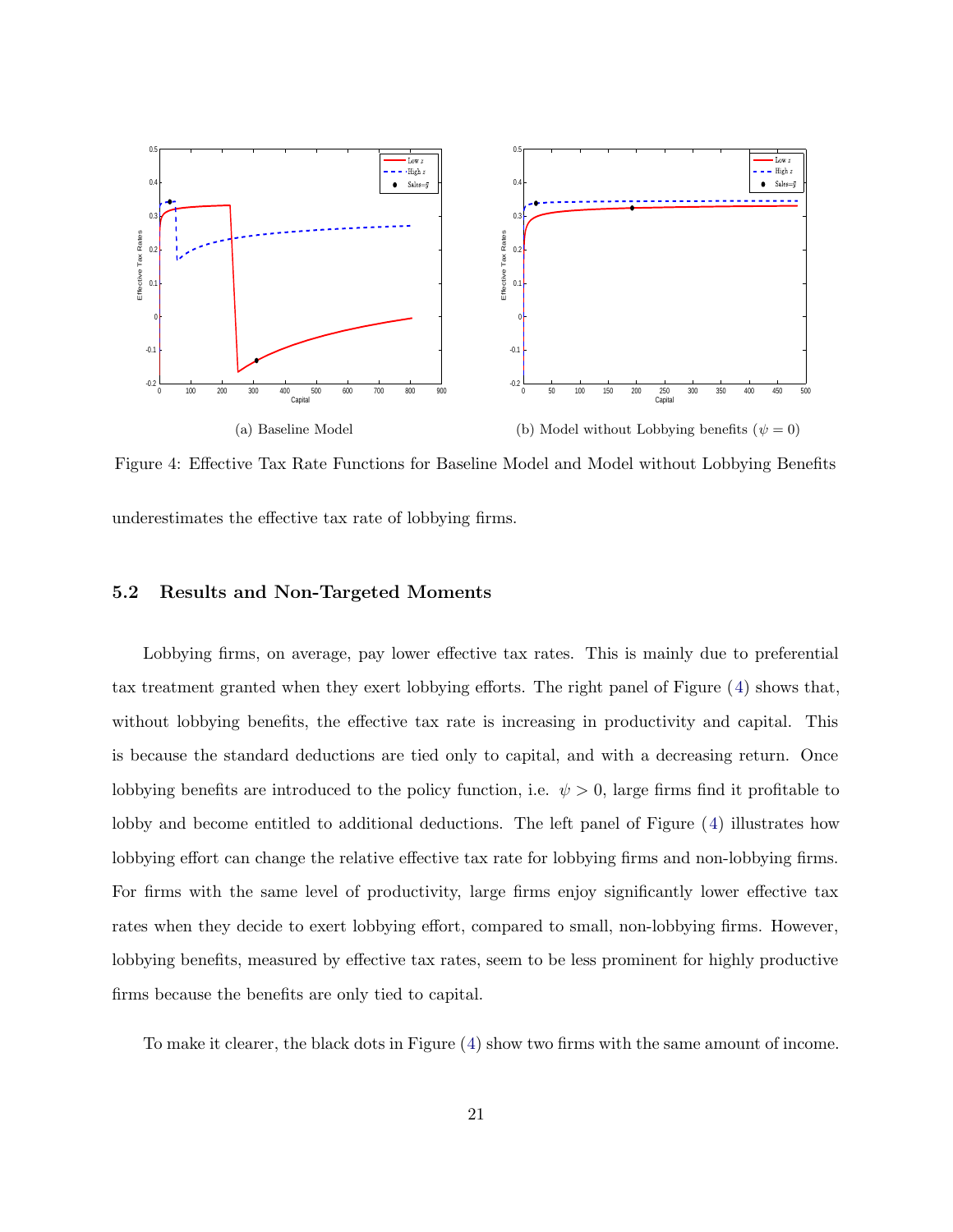| Moments         |                                    | Data | Model |
|-----------------|------------------------------------|------|-------|
| mean(MPK)       | (Lobbying firms)/(All firms)       | 0.71 | 0.71  |
|                 | $(Non-lobbying firms)/(All firms)$ | 1.04 | 1.04  |
| std. dev. (MPK) | (Lobbying firms)/(All firms)       | 0.57 | 0.09  |
|                 | $(Non-lobbying firms)/(All firms)$ | 1.04 | 1.07  |

Table 7: Marginal Product of Capital (MPK), Non-Targeted Moments

Effective tax rates faced by large, unproductive firms are substantially lower than those faced by small, productive firms in the baseline model, while the difference is less noticeable in the model without lobbying benefits. This obviously has implications for resource misallocation issues. On the one hand, large, unproductive firms enjoy tax benefits, encouraging them to accumulate more capital. On the other hand, small, productive firms face high effective tax rates, reducing their after-tax profit and preventing them from accumulating capital.

#### 5.2.1 Marginal Product of Capital, Non-Targeted Moments

Because the model has a clear implication for resource misallocation and because further analyses will be conducted in Section [5.4](#page-25-0) to explore how tax benefits and lobbying activities distort the allocation of capital, it is crucial to see how well the model can match the most common measure of resource misallocation, i.e., a dispersion of the marginal product of capital (MPK).

Table (7) reports four non-targeted moments: the relative mean and standard deviation of the marginal product of capital for both lobbying and non-lobbying firms. The data show that lobbying firms have, on average, lower marginal product of capital than the average firm, and that non-lobbying firms have, on average, higher marginal product of capital. The data also suggest that the marginal product of capital is two times less dispersed among lobbying firms than non-lobbying firms. Most of these facts are captured well by the model.

In the model, as suggested by the policy functions in Figure ([4](#page-20-0)), lobbying firms hold large amounts of capital. The average amount of capital is even larger for less productive firms. The model, thus, naturally delivers the low average marginal product of capital among lobbying firms.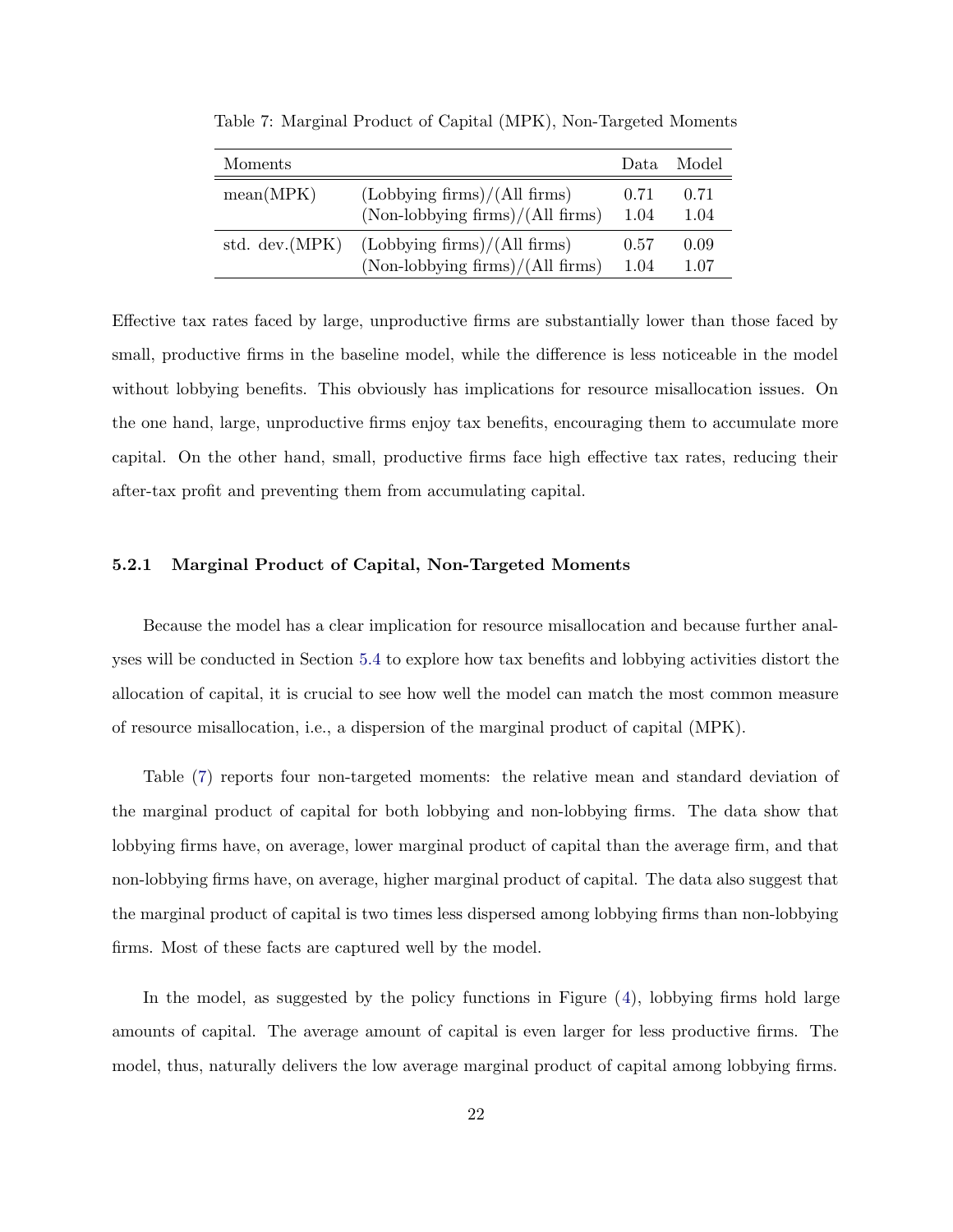

Figure 5: Distribution of  $\ln(MPK)$ 

Figure (5) compares the model-implied distribution of the logarithmic marginal product of capital, in the top panel, to the actual distribution from the data for the period 2010-11, in the bottom panel. Note that the model is able to replicate the distribution of the marginal product of capital of both groups of firms. In fact, the support of model-implied demeaned distribution is very similar to the support of the demeaned distribution in the data. Moreover, just as in the data, the distribution of non-lobbying firms (left panel) is significantly more dispersed than the distribution of lobbying firms (right panel). Finally, the shapes of the distributions are also very similar; in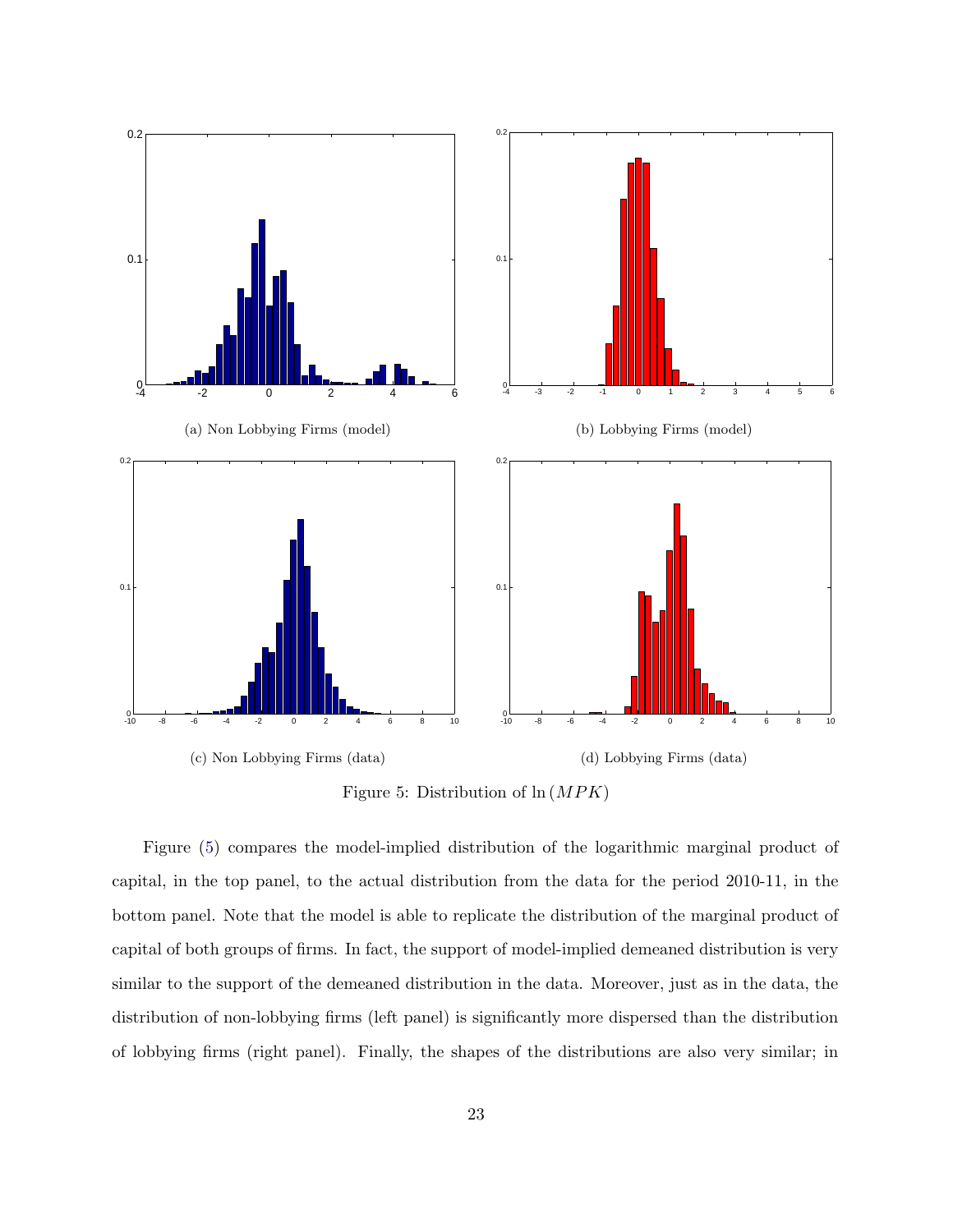| Variables         |                   | Reg(1)      |          |           | Reg(3)      |          |           |  |
|-------------------|-------------------|-------------|----------|-----------|-------------|----------|-----------|--|
| Data <sup>T</sup> | Model             | Data        | Model    | Same Sign | Data        | Model    | Same Sign |  |
| $if\_lob_{t-1}$   | $1(l_{-1}>0)$     | $-0.014**$  | $-0.136$ | yes       |             |          |           |  |
| $\log$ $\ell$     | $log(l_{-1} + 1)$ |             |          |           | $-0.020**$  | $-0.022$ | yes       |  |
| $cap\_int$        | k/n               | $-0.575***$ | $-0.003$ | yes       | $-0.572***$ | $-0.003$ | yes       |  |
| lev               | b/k               | $-0.196***$ | $-0.270$ | yes       | $-0.195***$ | $-0.267$ | yes       |  |
| size              | log(V)            | $0.009***$  | 0.306    | yes       | $0.009***$  | 0.308    | yes       |  |

Table 8: ETR Regressions, Non-Targeted Moments

<sup>1</sup> † Variable descriptions are provided in Appendix [D](#page-32-0). <sup>2</sup> <sup>∗∗∗</sup>p < 0.01, <sup>∗</sup>p < 0.05, <sup>∗</sup>p < 0.01.

<sup>3</sup> See Table [\(4](#page-11-0)) for regressions with data.

fact, the only difference is in the non-lobbying distribution, where, in the model, there are some signs of a bimodal distribution. Therefore, because the model is able to capture the main features of the distribution of the marginal product of capital, it is well suited to study the misallocation of capital in the economy.

#### 5.2.2 Lobbying and Effective Tax Rates, Non-Targeted Moments

When calibrating the model, the targeted moments are the average effective tax rates of lobbying firms and non-lobbying firms. To check the model performance, a conditional correlation between lobbying activities and effective tax rates from the model's predictions can be compared with the correlation from the data. In particular, the panel regressions (1) and (3) reported in Table [\(4\)](#page-11-0) of Section [3](#page-7-0) are compared to their model counterparts in a test performed with 100, 000 simulated samples from the benchmark model.<sup>21</sup> Table  $(8)$  reports the regression results from model-simulated observations along with those from the data for the period 1998-2011.

Although the model is calibrated to 2010-11 data, it yields correct predictions of the sign of all regression coefficients, including lobbying activities, capital intensity, leverage ratio, and total assets. Regression 1 shows the effect of lobbying at the extensive margin. Firms that engage in lobbying activity have, on average, lower effective tax rates. Regression 2 shows the effect of lobbying at the intensive margin. By spending a larger amount on lobbying activity, firms enjoy

<sup>&</sup>lt;sup>21</sup> Because there are no model counterparts for R&D intensity and inventories, these variables are dropped from the analysis.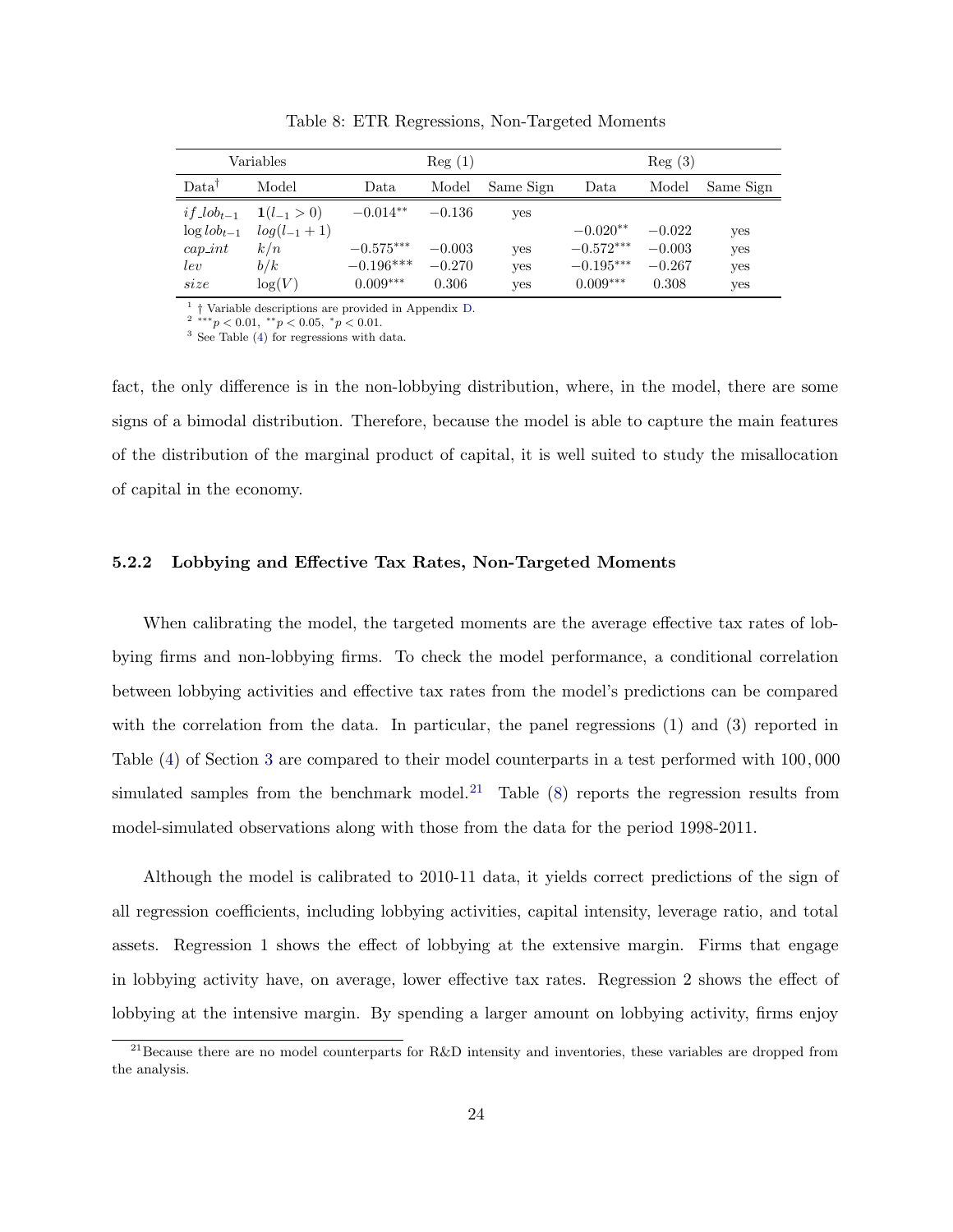lower effective tax rates. The higher capital intensity and leverage ratio the firm has, the lower effective tax rate the firm pays. This is because tax benefits are tied to capital. Capital intensive firms can claim higher tax benefits. The negative coefficient for the leverage ratio is influenced by small, unproductive firms that are highly leveraged but take large benefits from base deductions. These firms pay very low effective tax rates. Lastly, a proxy for the volume of assets is the firm's value. Firms with large volumes of assets pay higher effective tax rates. This prediction arises in the model from the fact that tax benefits are tied to capital with a decreasing return. Large firms, and, particularly, productive large firms, can then possibly face higher effective tax rates because of their large sales volume. Those that pay low effective tax rates are unproductive firms, which generally have lower values.

#### 5.3 The Persistence of Lobbying

A resilient fact of corporate lobbying documented by Kerr et al. (2014) is that lobby status is highly persistent at the firm level. Before proceeding to the analysis of the calibrated model, it is interesting to see this moment delivered by the model. Tables ([9a](#page-25-0)) to [\(9c\)](#page-25-0) show the average transition probabilities in the data between lobbying and non-lobbying firms for three different periods. In line with the results from Kerr et al. (2014), lobbying decisions are highly persistent states. They suggest that this persistence is due mainly to the option value generated by the interaction between entry cost to lobby and returns to experience in lobbying.

Table [\(9d\)](#page-25-0) shows the model-implied transition probability for the baseline calibration. The baseline model captures more than 70% of the persistence in lobby status without fixed entry cost to lobby or returns to political experience. The fact that tax benefits are tied to capital holdings and that capital is highly persistent implies that benefits from lobbying are also persistent. Therefore, at least for tax-related lobbying, this paper provides an alternative mechanism that can explain the persistence in firms'? political activism.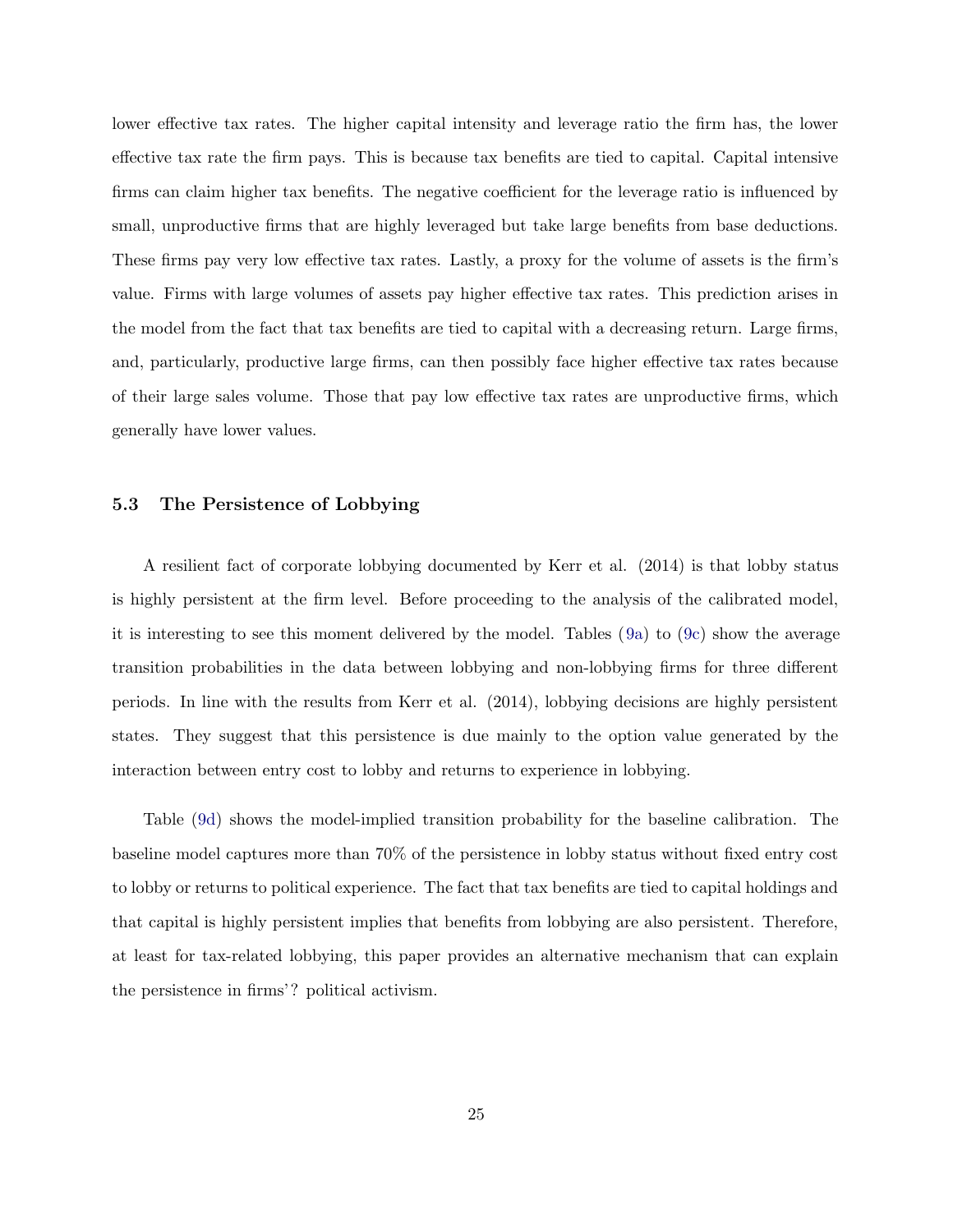<span id="page-25-0"></span>

|                                  | (a) Data (1998 – 1999)                    |               |  | (b) Data $(2010 - 11)$                      |                 |               |  |  |
|----------------------------------|-------------------------------------------|---------------|--|---------------------------------------------|-----------------|---------------|--|--|
|                                  | $lob_t=0$                                 | $lob_t = 1$   |  |                                             | $\iota b_t = 0$ | $lob_t = 1$   |  |  |
| $lob_{t-1}=0$<br>$lob_{t-1} = 1$ | 98.74<br>20.31                            | 1.26<br>79.69 |  | $\ell \circ b_{t-1} = 0$<br>$lob_{t-1} = 1$ | 98.23<br>14.29  | 1.77<br>85.71 |  |  |
| (c) Data $(1998 - 2011)$         |                                           |               |  | (d) Model (Baseline Calibration)            |                 |               |  |  |
|                                  | $\ell \circ b_t = 0$ $\ell \circ b_t = 1$ |               |  |                                             | $\iota b_t = 0$ | $lob_t = 1$   |  |  |
| $lob_{t-1}=0$<br>$lob_{t-1}=1$   | 98.45<br>14.59                            | 1.55<br>85.41 |  | $\ell \circ b_{t-1} = 0$<br>$lob_{t-1} = 1$ | 92.67<br>38.1   | 7.33<br>61.9  |  |  |

Table 9: Transition Matrix of Lobbying Decision

#### 5.4 Quantitative Experiment

#### 5.4.1 Changes in Tax Expenditures: How do Lobbying and Tax Evolve from 1998?

The first experiment is to see how well the model can capture changes in lobbying activities and effective tax rates between 1998-1999 and 2010-11, the first and the final two years of the data set. Because the level of tax expenditures determined by the government is observed directly in the data, the only change to the baseline calibration is in  $\theta$ . In 1998-1999, revenue losses from tax expenditures are  $23\%$ , compared to  $33\%$  in 2010-11.<sup>22</sup> In particular, all targeted moments in the benchmark calibration are obtained for the model with benchmark parameters but with  $\theta = 0.23$ .

Table 10: Lobbying and Effective Tax Rate Moments in 1998-1990 and 2010-11

|                                        |                    | 1998-1999 |       | 2010-11 |       |         | Change $(\%)$ |
|----------------------------------------|--------------------|-----------|-------|---------|-------|---------|---------------|
|                                        |                    | Data      | Model | Data    | Model | Data    | Model         |
| Effective tax rate $(\%)$              | All firms          | 24.4      | 21.9  | 18.7    | 18.0  | $-23.4$ | $-17.8$       |
|                                        | Lobbying firms     | 21.2      | 16.7  | 15.5    | 10.8  | $-26.9$ | $-35.3$       |
|                                        | Non-lobbying firms | 24.6      | 22.3  | 19.1    | 19.2  | $-22.4$ | $-13.90$      |
| lobbying firms $(\%)$                  |                    | 4.0       | 7.0   | 10.9    | 13.5  | 172.5   | 92.8          |
| Capital owned by lobbying firms $(\%)$ |                    | 28        | 59    | 60      | 64    | 114.3   | 8.5           |
| Lobbying expenditures to sales $(\%)$  |                    | 0.07      | 0.09  | 0.06    | 0.11  | $-14.3$ | 22.2          |

<sup>1</sup> Numbers in bold are targeted. They are reported in Table  $(6)$  $(6)$  $(6)$ .

<sup>2</sup> All parameters but  $\theta$  are common.  $\theta = 0.23$  for the model replicating 1998-99.

<sup>22</sup>IRS corporate tax returns balance sheet.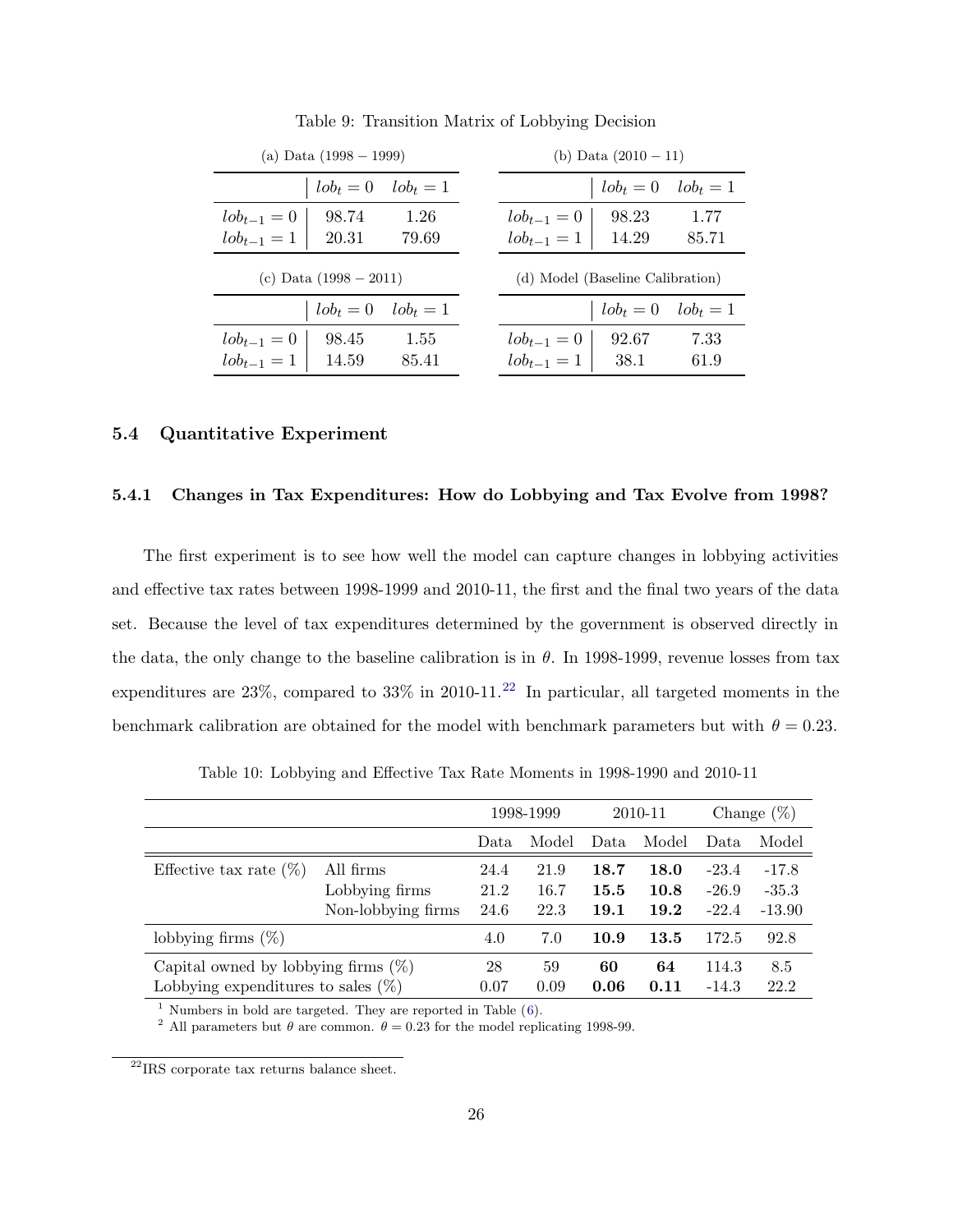The first column of Table ([10](#page-25-0)) shows the data moments from the period of 1998-99. Although several other parameters might have changed over the past decade, by adjusting only the fraction of tax expenditures, the model is able to qualitatively predict all changes observed in the data except the ratio of lobbying expenditures to sales. The last column of Table ([10](#page-25-0)) compares the percentage changes observed in the data and those predicted by the model. In fact, other than under-predicting the change in capital owned by lobbying firms and over-predicting the change in lobbying expenditures over sales, the model quantitatively predicts all changes relatively well.

In the model, the increase in tax expenditures reduces the average effective tax rate for every group of firms, with lobbying firms experiencing a larger decrease. The rise in tax expenditures allows more firms to benefit from lobbying activities, resulting in a larger fraction of lobbying firms. Most of these new lobbying firms have low productivity but not high enough capital, so they were not able to spend a large enough amount on lobbying activities when preferential tax treatment was more limited. These firms' optimal lobbying spending is relatively lower but, once they are granted preferential treatment, their effective tax rates become substantially lower than those of existing lobbying firms, which generally have higher productivity and greater capital. As a result, the ratio of lobbying expenditures to sales decreases, and the average effective tax rate of lobbying firms falls substantially. For the group of non-lobbying firms, the only effect is that there is a lower proportion of firms with a large amount of capital, which, in general, have slightly higher effective tax rates, as discussed above. As a result, the average effective tax rate falls by a smaller percentage. Lastly, the share of the total capital owned by lobbying firms increases. This is mainly due to a larger fraction of lobbying firms in the economy. All these predictions are confirmed in the data, with considerable success even at the quantitative level.

#### 5.4.2 Resource Misallocation

The effective tax rate functions shown in Figure ([4\)](#page-20-0) suggest that a non-negligible distortion is created by the presence of lobbying activities on top of a distortion from the standard tax benefits, which are applied evenly across firms. Hsieh and Klenow (2009) point out that the more dispersed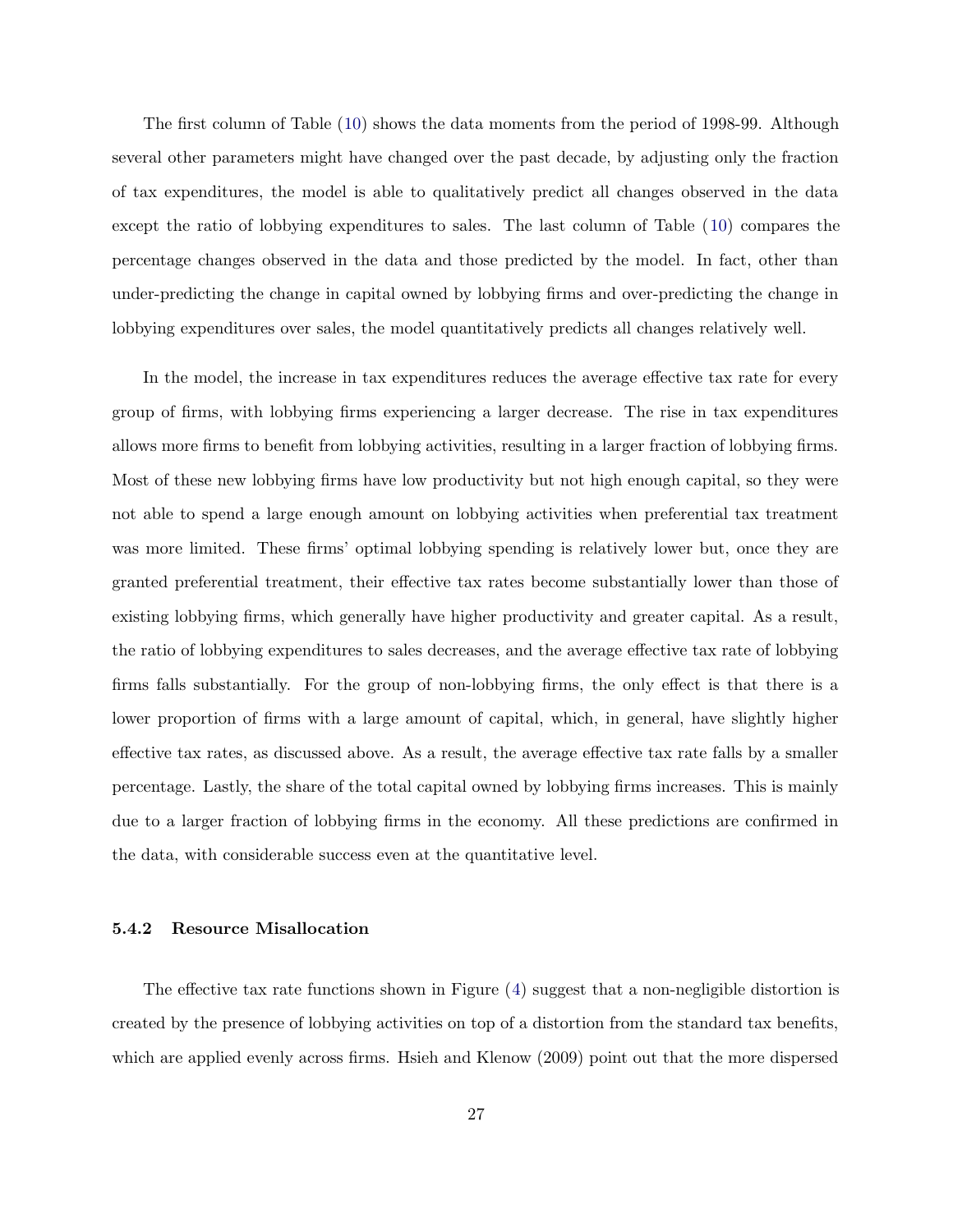is the marginal product of capital, the more severe is the resource misallocation in the economy. This is because capital can be reallocated across firms to achieve a higher level of output.

| Measure            |      | $\left(2\right)$ | $(3)^{\dagger}$<br>Benchmark $\psi = 0, b = 0$ $\psi = 0, b = 0.075$ $\psi = 0, b = 0.8$ | $(4)$ II |
|--------------------|------|------------------|------------------------------------------------------------------------------------------|----------|
| Variance MPK       | 1.58 | $0.07\,$         | $1.29\,$                                                                                 | 0.50     |
| % Tax Expenditures | 33%  | $0\%$            | $4\%$                                                                                    | 33%      |

Table 11: Dispersion of Marginal Product of Capital

<sup>†</sup> The parameter value,  $\underline{b}$ , is kept at a benchmark value.

<sup>††</sup> The parameter value,  $\underline{b}$ , is reassigned so that revenue losses from tax expenditure account for 33%.

Table (11) shows the dispersion of the marginal product of capital generated by the model with different sets of parameter values. The model with the benchmark parameter values is reported in the first column. The second column is the model without tax benefits. The last two columns are the models without lobbying benefits, one with the same base deduction as the benchmark and the other with the base deduction, which yields the benchmark's fraction of tax expenditures. The benchmark parameters result in the most severe misallocation. Removing tax benefits washes out almost all of the misallocation except that created by entrants, driving down the variance of the marginal product of capital practically to zero.<sup>23</sup> Removing lobbying benefits yield intermediate results. Therefore, tax benefits, either base deductions or preferential tax treatment, endogenously generate a larger dispersion in the marginal product of capital, implying inefficiencies in the allocation of resources. When base deductions are high, there are a number of highly productive firms clustered around high levels of capital. Low-productivity firms choose to have low levels of capital because they can still enjoy very low effective tax rates. When base deductions are low, more firms, including productive firms, cluster around low levels of capital. As a result, the variance of the marginal product of capital is larger in the model with lower base deductions.

In summary, this section shows that the calibrated version of the model introduced in Section [4](#page-12-0) successfully replicates the data features highlighted in Section [3](#page-7-0). Moreover, the model suggests that the evolution of effective tax rates and lobbying activity in the U.S. economy between 1998-2011

 $^{23}$ Exit firms are replaced by entrants with capital holdings equal to the total capital of exit firms; only after a period are they able to adjust their holdings.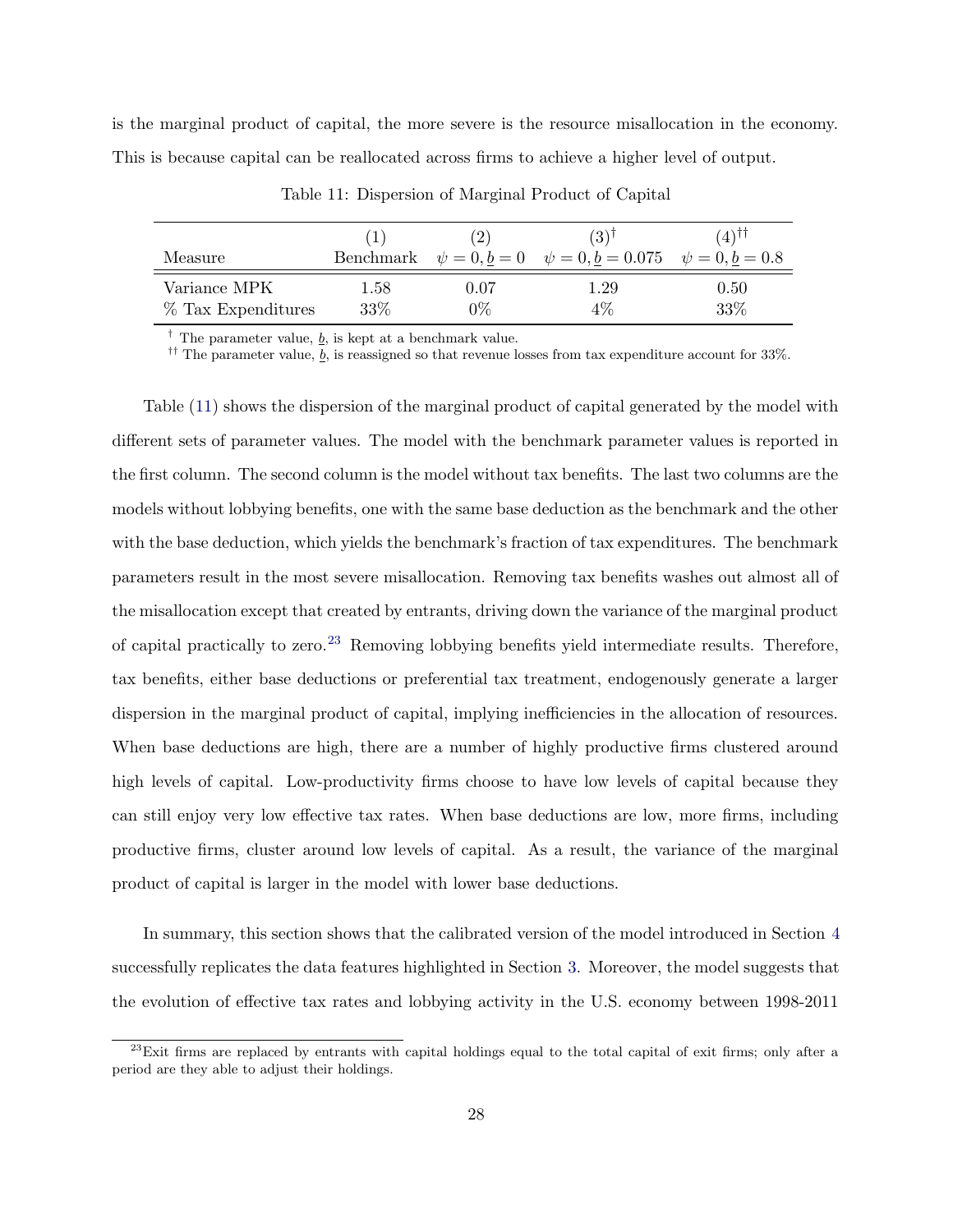<span id="page-28-0"></span>can be attributed to a relative increase in the availability of corporate tax benefits tied to capital usage. Finally, the calibrated model implies that corporate rent-seeking is responsible for at least 20% of capital misallocation in the U.S. economy.

# 6 Conclusion

In this paper, we document a wide heterogeneity in the effective corporate taxation paid by U.S. corporations. In particular, firms in the U.S. pay on average an effective tax rate that is more than ten percentage points lower than the statutory tax rate, with a great dispersion among them. This is mainly due to tax benefits granted by the government. These benefits are not exogenous for every firm. In fact, large, capital-intensive firms are able to lobby for tailored benefits that fit their profiles. Because most tax provisions are tied to capital holding, different firms face different marginal benefits depending on their capital accumulation. Therefore, corporate lobbying can be an endogenous mechanism driving capital misallocation in the economy.

The heterogeneous firm dynamic model presented in this paper formalizes this mechanism and provides a framework to quantify the role of capital-based tax benefits and firms' rent-seeking behavior in the economy. In the model, firms are granted tax benefits tied to their capital holdings, and lobbying firms are granted extra benefits depending on their lobbying expenditure. Because benefits available through lobbying are limited, only a small fraction of firms lobby in equilibrium. However, these firms are large and they can potentially hold most of the capital in the economy; therefore, the presence of capital-based tax benefits and lobbying behavior can potentially create important capital misallocation in the economy.

The calibrated model matches the targeted and non-targeted moments in the data. In particular, it is accurate when replicating the non-targeted moments, such as the first two moments of the marginal product of capital for a group of lobbying and non-lobbying firms. The two main quantitative results of the paper can be summarized as follow. First, the increase in the availability of tax benefits in the U.S. economy between 1998-99 and 2010-11 can explain most of the decrease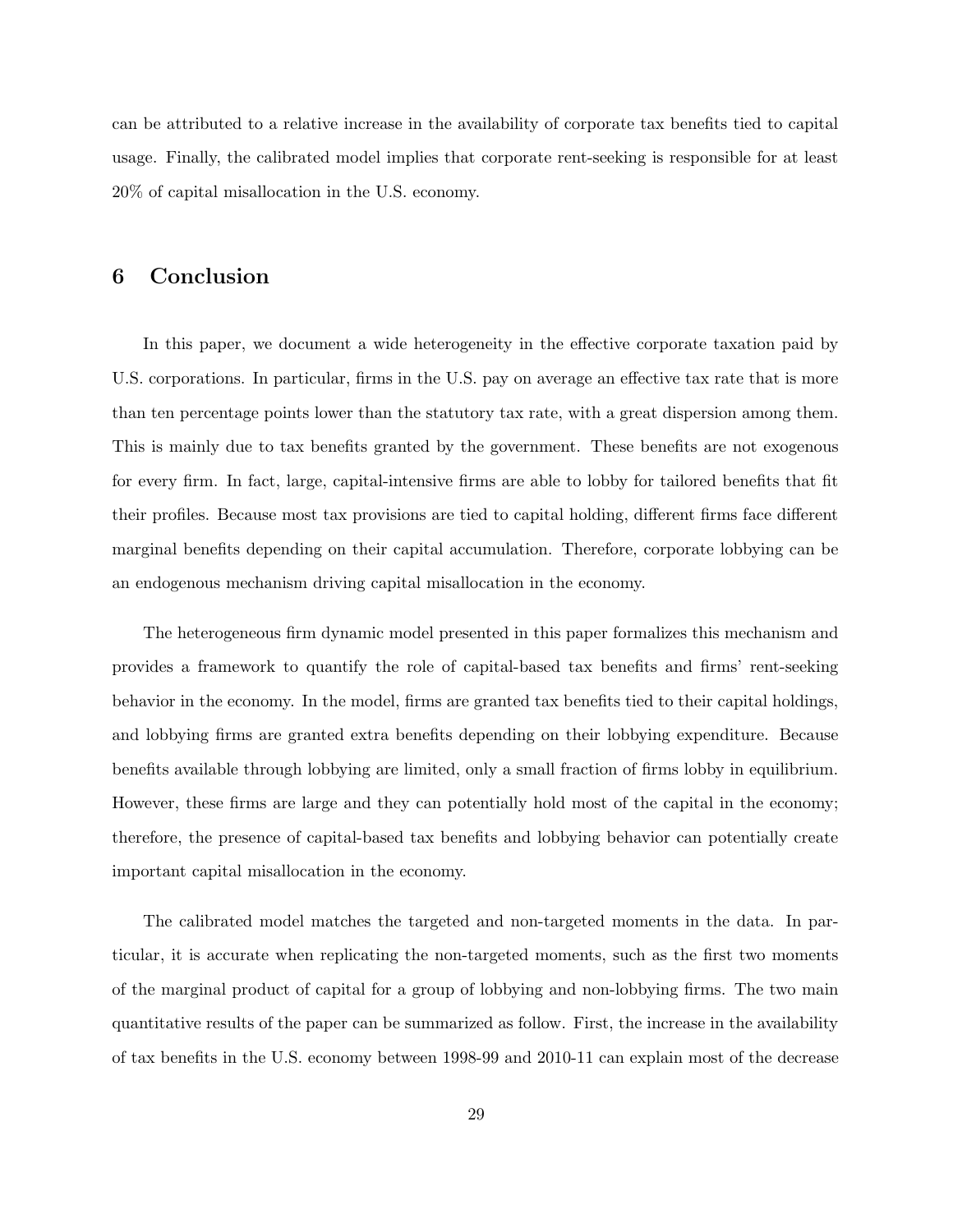in the effective tax rate, and can also explain the increase in lobbying activity at both the intensive and extensive margins. Second, corporate lobbying accounts for more than 20% of the variance in the marginal product of capital in the U.S. economy, which measures the degree of misallocation.

This paper provides a new mechanism that can endogenously generate misallocation of resources in the economy. The main alternative channel in the literature to endogenize capital misallocation is the existence of credit-constrained firms that cannot achieve their optimal scale. Future research should contrast the two channels and quantify the contribution of each channel to the misallocation of capital. For this particular sample, the credit constraint channel does not seem to be particularly important. In fact, credit access has not been an issue for large and publicly-held firms in the U.S., even during the Great Recession. Nevertheless, in a developing economy where small firms are likely to be constrained, and weak institutions give wide access to rent-seeking behavior, the distinction of the two channels is fundamental for the efficient design of public policy.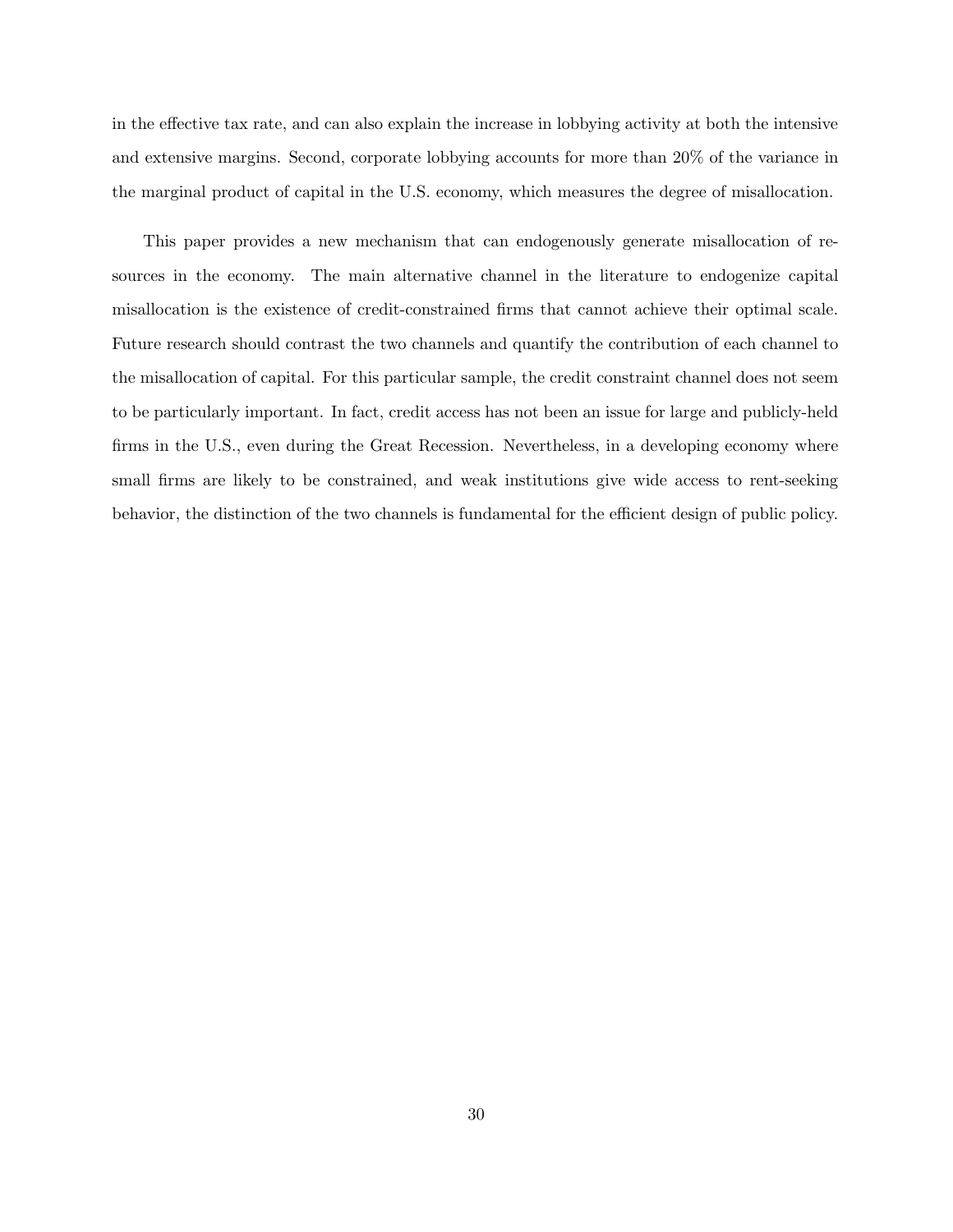# APPENDIX

# <span id="page-30-0"></span>A Corporate Income Tax Rates in OECD Countries

Figure (6) shows that the current U.S. tax system taxes corporate income at a statutory rate of 35%, the highest rate among the Organization for Economic Co-operation and Development (OECD) nations. The Organization for Economic Cooperation and Development (OECD), however, face an average rate of 25%. Even corporations in high-tax European countries such as Belgium (34 %), France (34 %), and Sweden (22 %) face lower statutory rates than those in the United States.



Source: OECD Tax Database

Figure 6: Central Government Statutory (Flat or Top Marginal) Corporate Income Tax Rate by OECD Nation, 2013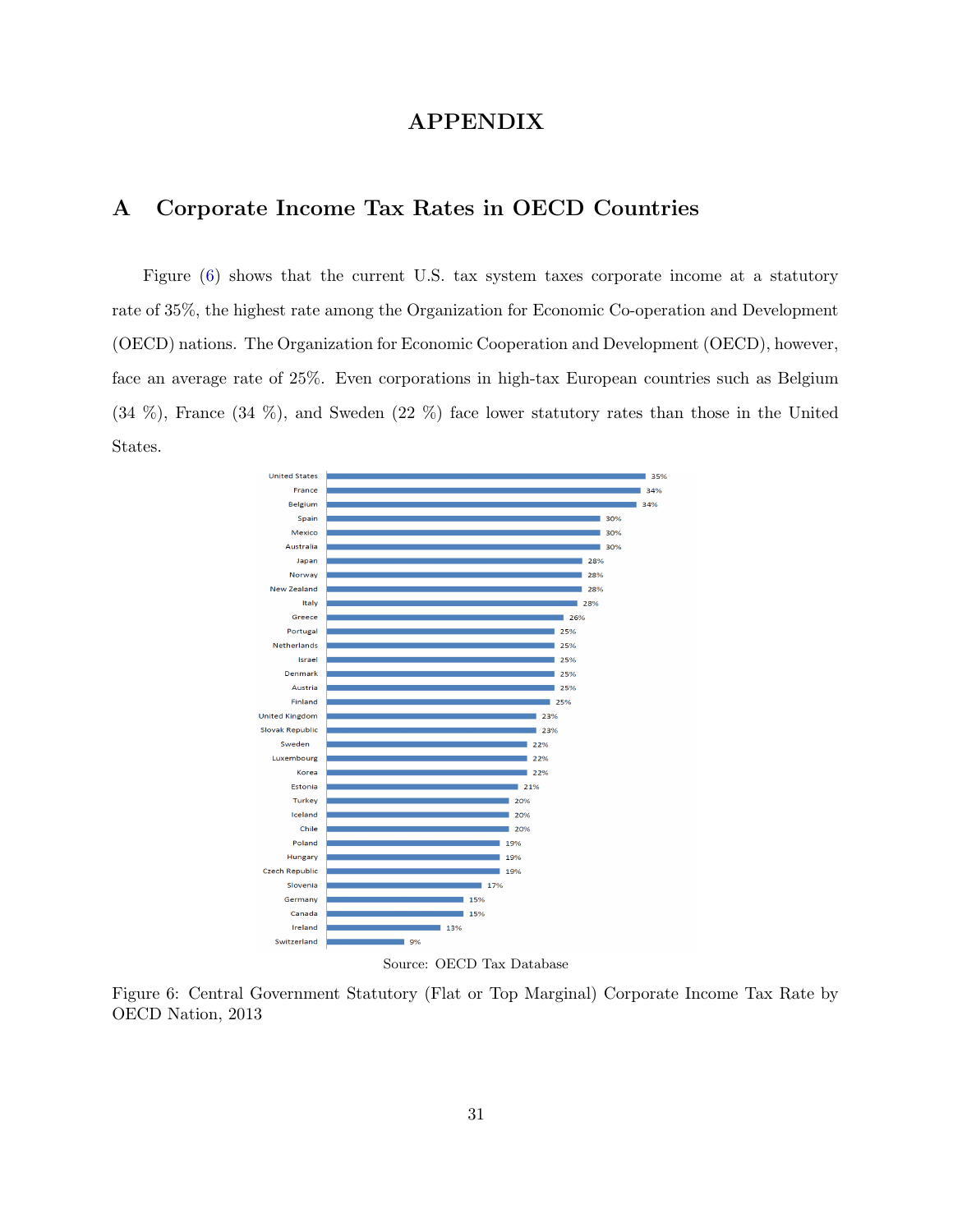# <span id="page-31-0"></span>B Ranking of Lobbying Issues Based on Expenditures

Table (12) lists the top ten lobbying issues by lobbying firms in the Compustat database, according to proportions of lobby expenditure for specific issues. Ranking is based on the matched data set before the sample selection. Because there can be multiple issues for a single bill, we discount each lobbying expenditure by dividing the total amount by the number of issues reported in each bill. During 1998-2011, taxation issues stay at the top for every single year except 2009, when the health care reform places health issues at the top.

Table 12: Top 10 Lobbying Issues Based on Aggregate Expenditures

| 1998       | 1999       | 2000       | 2001       | 2002       | 2003       | 2004       | 2005       | 2006       | 2007       | 2008       | 2009       | 2010       | 2011       |
|------------|------------|------------|------------|------------|------------|------------|------------|------------|------------|------------|------------|------------|------------|
| <b>TAX</b> | <b>TAX</b> | TAX.       | <b>TAX</b> | <b>TAX</b> | <b>TAX</b> | <b>TAX</b> | <b>TAX</b> | <b>TAX</b> | TAX        | TAX        | HCR        | <b>TAX</b> | <b>TAX</b> |
| <b>TRD</b> | TRD        | TRD        | TRD        | TRD        | DEF        | <b>BUD</b> | <b>BUD</b> | <b>BUD</b> | ENG.       | ENG.       | MMM        | <b>ENG</b> | <b>ENG</b> |
| <b>BUD</b> | HCR.       | HCR.       | HCR.       | HCR.       | TRD        | HCR        | HCR.       | TRD        | <b>HCR</b> | HCR        | <b>PHA</b> | HCR.       | <b>BUD</b> |
| DEF        | TEC        | TEC        | TEC        | DEF        | HCR        | <b>DEF</b> | TRD        | HCR.       | TRD        | TRD        | TAX        | <b>FIN</b> | <b>ENV</b> |
| <b>ENV</b> | DEF        | DEF        | DEF        | <b>ENG</b> | <b>BUD</b> | TRD.       | DEF        | <b>ENG</b> | <b>BUD</b> | <b>BUD</b> | <b>ENG</b> | <b>BUD</b> | <b>HCR</b> |
| TEC        | <b>ENV</b> | <b>BUD</b> | <b>BUD</b> | <b>BUD</b> | TEC        | TEC        | TEC        | DEF        | <b>CPT</b> | DEF        | <b>BUD</b> | ENV        | TRA        |
| HCR.       | <b>BUD</b> | <b>ENV</b> | <b>ENG</b> | TEC        | <b>ENG</b> | <b>ENG</b> | <b>ENG</b> | <b>TEC</b> | <b>DEF</b> | <b>ENV</b> | <b>ENV</b> | DEF        | <b>FIN</b> |
| <b>TRA</b> | UTI        | ENG-       | <b>ENV</b> | MMM        | MMM        | MMM        | <b>MMM</b> | <b>CPT</b> | MMM        | <b>CPT</b> | TRD        | TRD        | <b>TRD</b> |
| <b>ENG</b> | <b>ENG</b> | LBR.       | AVI        | <b>ENV</b> | <b>FIN</b> | TOR        | TRA        | MMM        | TEC        | MMM        | <b>FIN</b> | <b>CPT</b> | <b>CPT</b> |
| UTI        | LBR.       | TRA        | TRA        | FIN        | <b>TOR</b> | FIN        | FIN        | RET        | FIN        | TEC        | <b>CPT</b> | MMM        | SCI        |
|            |            |            |            |            |            |            |            |            |            |            |            |            |            |

<sup>1</sup> See Table ([15\)](#page-34-0) for an explanation of abbreviation.

# C Data Source and Sample Selection

As explained in the main text, we link lobby data and data on firm characteristics from Compustat for the period of 1998–2011. We focus on lobby data on tax issues only and keep i) firm-year observations that have non-negative pre-tax income; ii) firms that are incorporated (or legally registered) in the U.S.; and iii) non-financial firms. Then, we further refine data by dropping extreme and missing values for variables considered in the regression. After selection, there are 28,710 firmyear observations, giving on average 2,050 firms each year. It is an unbalanced panel. Nominal variables are deflated by the GDP deflator so that they are in dollars in 1998.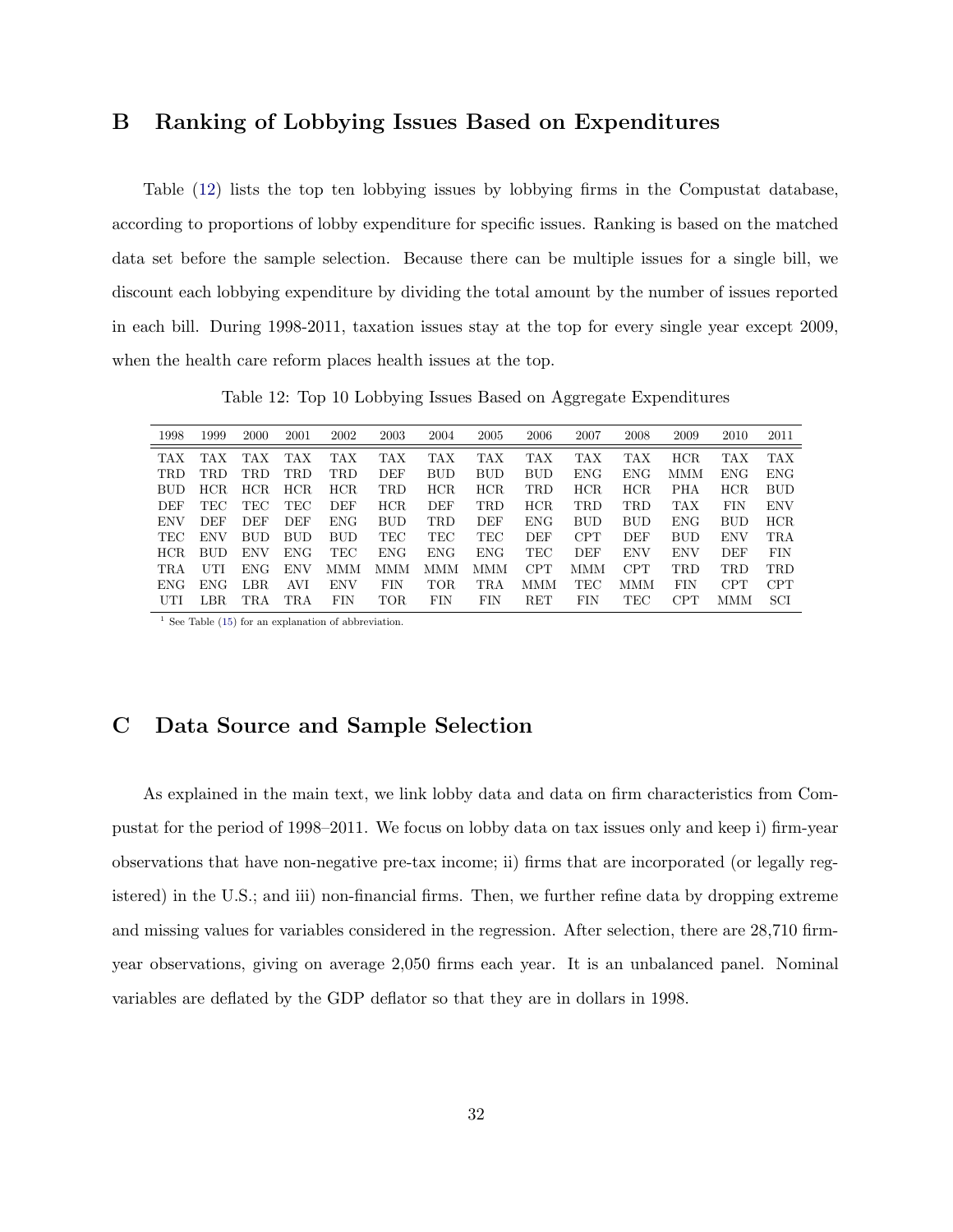<span id="page-32-0"></span>Each company's effective tax rate is computed using data from Compustat as:

$$
ETR = \frac{\text{Income Taxes Total} - \text{Deferred Taxes}}{\text{Pre Tax Income} - \text{Equity in Earnings} - \text{Special items} + \text{Interest Expression}}.
$$
 (12)

Marginal product of capital is computed using data from Compustat as:

 $mpk = \frac{\text{SALE}}{\text{Property, Plant and Equipment - Total (Gross)}}.$ 

# D List of Variables

Table (13) provides details and sources of all variables used in the empirical analysis. Table [\(14](#page-33-0)) presents the variables used as regressors in this exercise and their Compustat codes.

|                       | Code         | Variable description                             | Source    |
|-----------------------|--------------|--------------------------------------------------|-----------|
| ETR related variables |              |                                                  |           |
|                       | <b>TXT</b>   | Income $Taxes - Total$                           | Compustat |
|                       | <b>TXFO</b>  | Income Taxes - Foreign                           | Compustat |
|                       | <b>TXDI</b>  | Income Taxes - Deferred                          | Compustat |
|                       | <b>TXDFO</b> | Deferred Taxes - Foreign                         | Compustat |
|                       | PI           | Pretax Income                                    | Compustat |
|                       | <b>PIDOM</b> | Pretax Income Domestic                           | Compustat |
|                       | <b>PIFO</b>  | Pretax Income Foreign                            | Compustat |
|                       | <b>ESUB</b>  | Equity in Earnings – Unconsolidated Subsidiaries | Compustat |
|                       | <b>SPI</b>   | Special Items                                    | Compustat |
|                       | <b>XINT</b>  | Interest and Related Expense                     | Compustat |
|                       | <b>TXPD</b>  | Income Taxes Paid                                | Compustat |
| Other variables       |              |                                                  |           |
|                       | AT           | $\text{Assets} - \text{Total}$                   | Compustat |
|                       | <b>PPEGT</b> | Property, Plant and Equipment – Total (Gross)    | Compustat |
|                       | <b>DLTT</b>  | $Long - Term \nDet - Total$                      | Compustat |
|                       | <b>INVT</b>  | $Inventories-Total$                              | Compustat |
|                       | <b>XRD</b>   | Research and Development Expense                 | Compustat |
|                       | <b>SALE</b>  | Sales/Turnover (Net)                             | Compustat |
|                       | LТ           | $Liabilities - Total$                            | Compustat |
|                       | <b>FCA</b>   | Foreign Exchange Income (Loss)                   | Compustat |
|                       | <b>EMP</b>   | Employees                                        | Compustat |
| Deflator              |              |                                                  |           |
|                       | GDPDEF       | Gross Domestic Product: Implicit Price Deflator  | FRED      |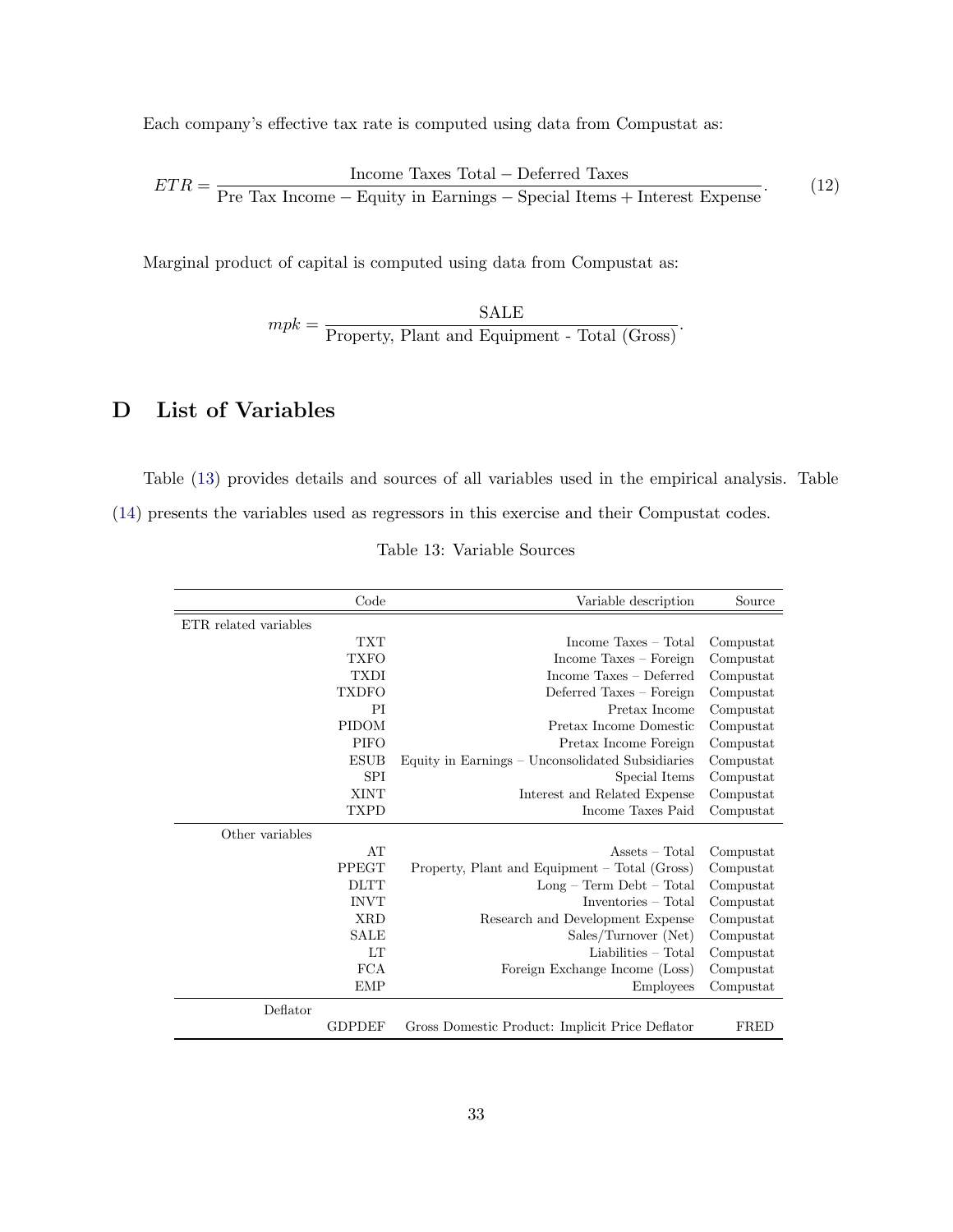<span id="page-33-0"></span>

| Variable name | Variable description                                                         | Calculation         |
|---------------|------------------------------------------------------------------------------|---------------------|
| def           | GDP deflator                                                                 |                     |
| $ETR_t$       | Effective tax rate at $t$                                                    | See equation $(12)$ |
| $if\_lob_t$   | Indicator variable takes one when firm lobbies                               |                     |
| $\ell$ ob_t   | Lobby expenditure in million dollar (in 1998)                                |                     |
| $loglob_t$    | Natural logarithm of $\ell_{obj}$                                            | $\log(lob_t+1)$     |
| $cap\_int$    | Deflated capital over workers ( $\text{ppegt}/\text{emp}/\text{def}$ )       | ppegt/emp/def       |
| $inv\_int$    | Deflated inventories over workers $\frac{\text{invt}}{\text{emp}}\text{def}$ | invt/emp/def        |
| $rnd\_int$    | Deflated R&D over workers $(xrd/emp/def)$                                    | xrd/emp/def         |
| size at       | Log transformation of deflated total assets                                  | $log(at/def + 1)$   |
| lev           | Leverage (liabilities divided by total assets)                               | lt/at               |

Table 14: Variable Definitions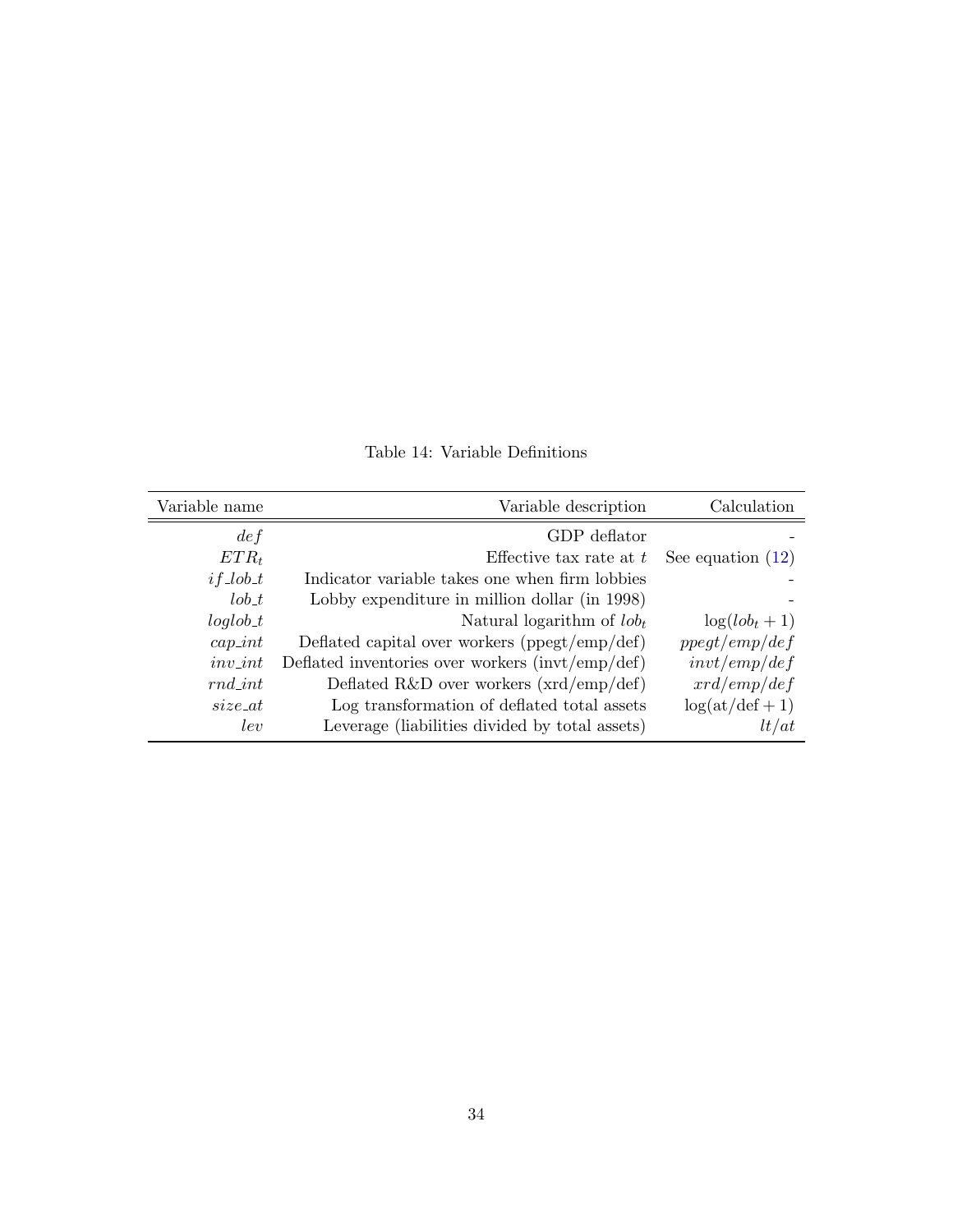# <span id="page-34-0"></span>E List of Lobbying Issues

| Abbreviation       | Full description                       | Abbreviation    | Full description                              |
|--------------------|----------------------------------------|-----------------|-----------------------------------------------|
| ACC                | Accounting                             | CSP             | Consumer Issues/Safety/Protection             |
| HOM                | Homeland Security                      | <b>RET</b>      | Retirement                                    |
| <b>ADV</b>         | Advertising                            | CON             | Constitution                                  |
| HOU                | Housing                                | <b>ROD</b>      | Roads/Highway                                 |
| <b>AER</b>         | Aerospace                              | CPT             | Copyright/Patent/Trademark                    |
| <b>IMM</b>         | Immigration                            | SCI             | Science/Technology                            |
| AGR                | Agriculture                            | DEF             | Defense                                       |
| <b>IND</b>         | Indian/Native American Affairs         | <b>SMB</b>      | <b>Small Business</b>                         |
| $_{\rm ALC}$       | Alcohol & Drug Abuse                   | $_{\text{DOC}}$ | District of Columbia                          |
| <b>INS</b>         | Insurance                              | <b>SPO</b>      | Sports/Athletics                              |
| ANI                | Animals                                | DIS             | Disaster Planning/Emergencies                 |
| <b>INT</b>         | Intelligence and Surveillance          | TAR.            | Miscellaneous Tariff Bills                    |
| APP                | Apparel/Clothing Industry/Textiles     | <b>ECN</b>      | Economics/Economic Development                |
| LBR                | Labor Issues/Antitrust/Workplace       | <b>TAX</b>      | Taxation/Internal Revenue Code                |
| ART                | Arts/Entertainment                     | <b>EDU</b>      | Education                                     |
| LAW                | Law Enforcement/Crime/Criminal Justice | <b>TEC</b>      | Telecommunications                            |
| $\mathop{\rm AUT}$ | Automotive Industry                    | <b>ENG</b>      | Energy/Nuclear                                |
| <b>MAN</b>         | Manufacturing                          | TOB             | Tobacco                                       |
| <b>AVI</b>         | Aviation/Aircraft/Airlines             | <b>ENV</b>      | Environmental/Superfund                       |
| MAR                | Marine/Maritime/Boating/Fisheries      | TOR             | Torts                                         |
| <b>BAN</b>         | Banking                                | <b>FAM</b>      | Family Issues/Abortion/Adoption               |
| МIА                | Media (Information/Publishing)         | TRD             | Trade (Domestic & Foreign)                    |
| <b>BNK</b>         | Bankruptcy                             | <b>FIR</b>      | Firearms/Guns/Ammunition                      |
| <b>MED</b>         | Medical/Disease Research/Clinical Labs | TRA             | Transportation                                |
| <b>BEV</b>         | Beverage Industry                      | <b>FIN</b>      | Financial Institutions/Investments/Securities |
| MMM                | Medicare/Medicaid                      | TOU             | Travel/Tourism                                |
| <b>BUD</b>         | Budget/Appropriations                  | <b>FOO</b>      | Food Industry (Safety, Labeling, etc.)        |
| <b>MON</b>         | Minting/Money/Gold Standard            | TRU             | Trucking/Shipping                             |
| <b>CHM</b>         | Chemicals/Chemical Industry            | FOR             | Foreign Relations                             |
| <b>NAT</b>         | Natural Resources                      | <b>URB</b>      | Urban Development/Municipalities              |
| <b>CIV</b>         | Civil Rights/Civil Liberties           | <b>FUE</b>      | Fuel/Gas/Oil                                  |
| PHA                | Pharmacy                               | <b>UNM</b>      | Unemployment                                  |
| CAW                | Clean Air & Water (Quality)            | GAM             | Gaming/Gambling/Casino                        |
| POS                | Postal                                 | UTI             | Utilities                                     |
| <b>CDT</b>         | Commodities (Big Ticket)               | GOV             | Government Issues                             |
| RRR                | Railroads                              | <b>VET</b>      | Veterans                                      |
| COM                | Communications/Broadcasting/Radio/TV   | <b>HCR</b>      | <b>Health Issues</b>                          |
| <b>RES</b>         | Real Estate/Land Use/Conservation      | <b>WAS</b>      | Waste (hazardous/solid/interstate/nuclear)    |
| <b>CPI</b>         | Computer Industry                      | WEL             | Welfare                                       |
| <b>REL</b>         | Religion                               |                 |                                               |

Table 15: List of Lobbying Issues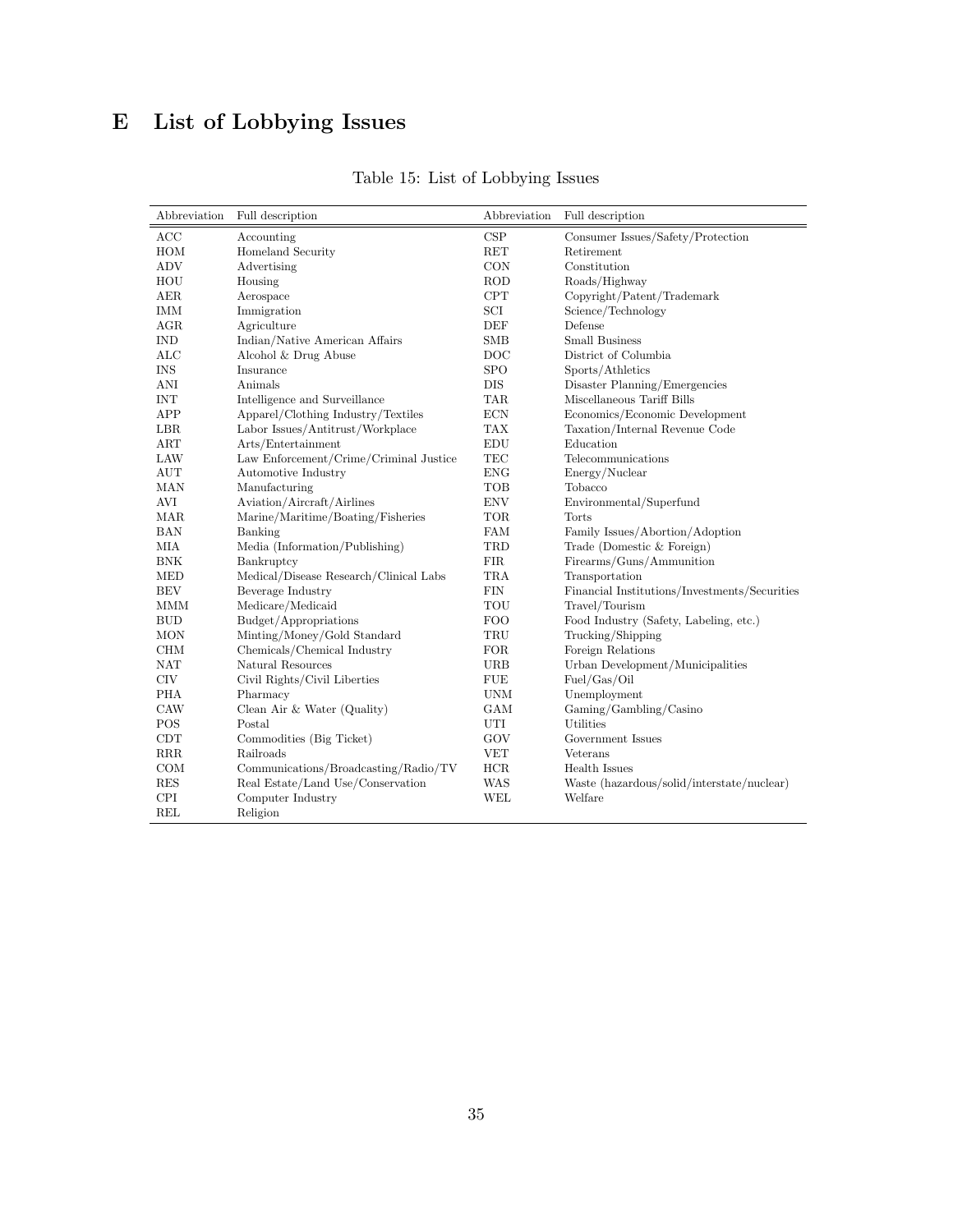# References

- Amaral, Pedro S. and Erwan Quintin, "Limited Enforcement, Financial Intermediation, And Economic Development: A Quantitative Assessment," International Economic Review, 08 2010, 51 (3), 785–811.
- Bartlett, Donald L. and James B. Steele, "The Great Tax Give-away," the Philadelphia Inquirer, April 1988, pp. 10–16.
- Bombardini, Matilde, "Firm heterogeneity and lobby participation," Journal of International Economics, July 2008, 75 (2), 329–348.
- and Francesco Trebbi, "Competition and political organization: Together or alone in lobbying for trade policy?," Journal of International Economics, 2012,  $87(1)$ ,  $18-26$ . Symposium on the Global Dimensions of the Financial Crisis.
- Brown, Jennifer L., Katharine D. Drake, and Laura Wellman, "Investing in Tax Breaks: Assessing the Outcomes of Political Strategy Choices," Technical Report July 2013.
- Buera, Francisco J., Joseph P. Kaboski, and Yongseok Shin, "Finance and Development: A Tale of Two Sectors," American Economic Review, August 2011, 101 (5), 1964–2002.
- Cooper, Michael J., Huseyin Gulen, and Alexei V. Ovtchinnikov, "Corporate Political Contributions and Stock Returns," The Journal of Finance, 2010, 65 (2), 687–724.
- Cooper, Russell W. and John C. Haltiwanger, "On the Nature of Capital Adjustment Costs," Review of Economic Studies, 2006, 73 (3), 611–633.
- D'Erasmo, Pablo N. and Hernan J. Moscoso Boedo, "Financial structure, informality and development," Journal of Monetary Economics, 2012, 59 (3), 286-302.
- Epifani, Paolo and Gino Gancia, "Trade, markup heterogeneity and misallocations," Journal of International Economics, January 2011, 83 (1), 1–13.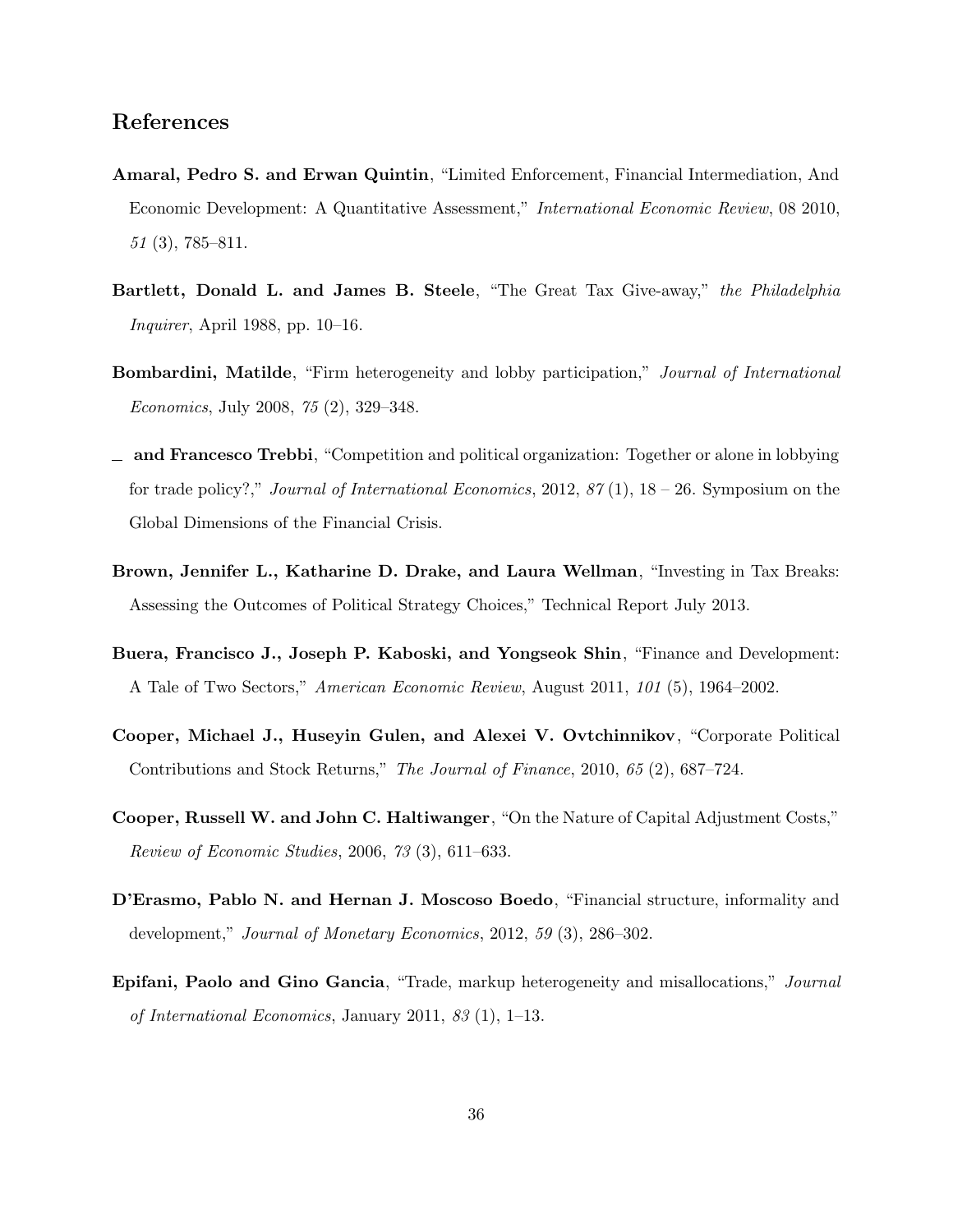- Erosa, Andres, "Financial Intermediation and Occupational Choice in Development," Review of Economic Dynamics, April 2001, 4 (2), 303–334.
- GAO, Corporate Tax Expenditures: Information on Estimated Revenue Losses and Related Federal Spending Programs, United States Government Accountability Office, 2013.
- Gawande, Kishore and Usree Bandyopadhyay, "Is Protection for Sale? Evidence on the Grossman-Helpman Theory of Endogenous Protection," The Review of Economics and Statistics, February 2000, 82 (1), 139–152.
- Gravelle, Jane G. and Donald J. Marples, Tax rates and economic growth, Washington, DC: Congressional Research Service, 2014.
- Grossman, Gene M and Elhanan Helpman, "Protection for Sale," American Economic Review, September 1994, 84 (4), 833–50.
- Guner, Nezih, Gustavo Ventura, and Xu Yi, "Macroeconomic Implications of Size-Dependent Policies," Review of Economic Dynamics, October 2008, 11 (4), 721–744.
- Hopenhayn, Hugo A, "Entry, Exit, and Firm Dynamics in Long Run Equilibrium," Econometrica, September 1992, 60 (5), 1127–50.
- Hopenhayn, Hugo and Richard Rogerson, "Job Turnover and Policy Evaluation: A General Equilibrium Analysis," Journal of Political Economy, October 1993, 101 (5), 915–38.
- Hsieh, Chang-Tai and Peter J. Klenow, "Misallocation and Manufacturing TFP in China and India," The Quarterly Journal of Economics, November 2009, 124 (4), 1403–1448.
- Igan, Deniz, Prachi Mishra, and Thierry Tressel, "A Fistful of Dollars: Lobbying and the Financial Crisis," NBER Macroeconomics Annual, 2012, 26 (1), 195 – 230.
- Kang, Karam, "Policy Influence and Private Returns from Lobbying in the Energy Sector," Working Paper, 2013.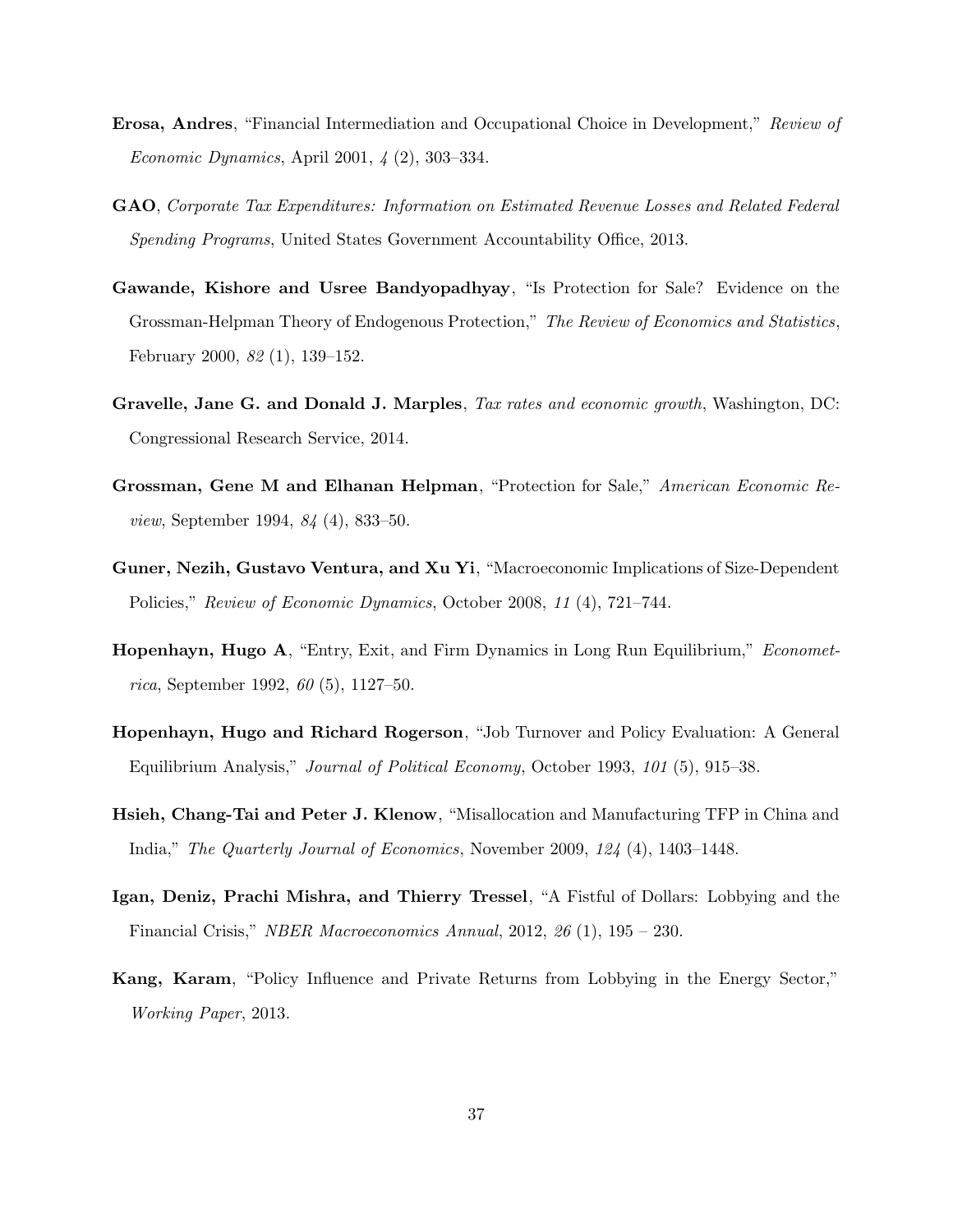- Kerr, William R., William F. Lincoln, and Prachi Mishra, "The Dynamics of Firm Lobbying," William Davidson Institute Working Papers Series wp1072, William Davidson Institute at the University of Michigan January 2014.
- Kim, In Song, "A Theory of Open Trade with Heterogeneous Firms," Working Paper, 2012.
- Kocieniewski, David, "G.E.'s Strategies Let It Avoid Taxes Altogether," The New York Times, 2011.
- Lagos, Ricardo, "A model of TFP," Staff Report 345, Federal Reserve Bank of Minneapolis 2006.
- McIntyr, Robert S., Matthew Gardner, Rebecca J. Wilkins, and Richard Phillips, Corporate Taxpayers and Corporate Tax Dodgers, Citizens for Tax Justice and the Institute on Taxation and Economic Policy, 2011.
- McIntyre, R.S. and T.D.C. Nguyen, Corporate Income Taxes in the 1990s, Washington, D.C.: Institute on Taxation and Economic Policy, 2000.
- $\Box$  and  $\Box$ , Corporate Income Taxes in the Bush Years, Washington, D.C.: Institute on Taxation and Economic Policy, 2004.
- Meade, Janet A. and S. Li, "Strategic Corporate Tax Lobbying," Technical Report, University of Houston 2012.
- Midrigan, Virgiliu and Daniel Yi Xu, "Finance and Misallocation: Evidence from Plant-level Data," NBER Working Papers 15647, National Bureau of Economic Research, Inc January 2010.
- Mitra, Devashish, "Endogenous Lobby Formation and Endogenous Protection: A Long-Run Model of Trade Policy Determination," American Economic Review, 1999, 89 (5), 1116–1134.
- Murray, Alan and Jeffrey Birnbaum, Showdown at Gucci Gulch Vintage, Knopf Doubleday Publishing Group, 2010.
- Restuccia, Diego and Richard Rogerson, "Policy Distortions and Aggregate Productivity with Heterogeneous Plants," Review of Economic Dynamics, October 2008, 11 (4), 707–720.